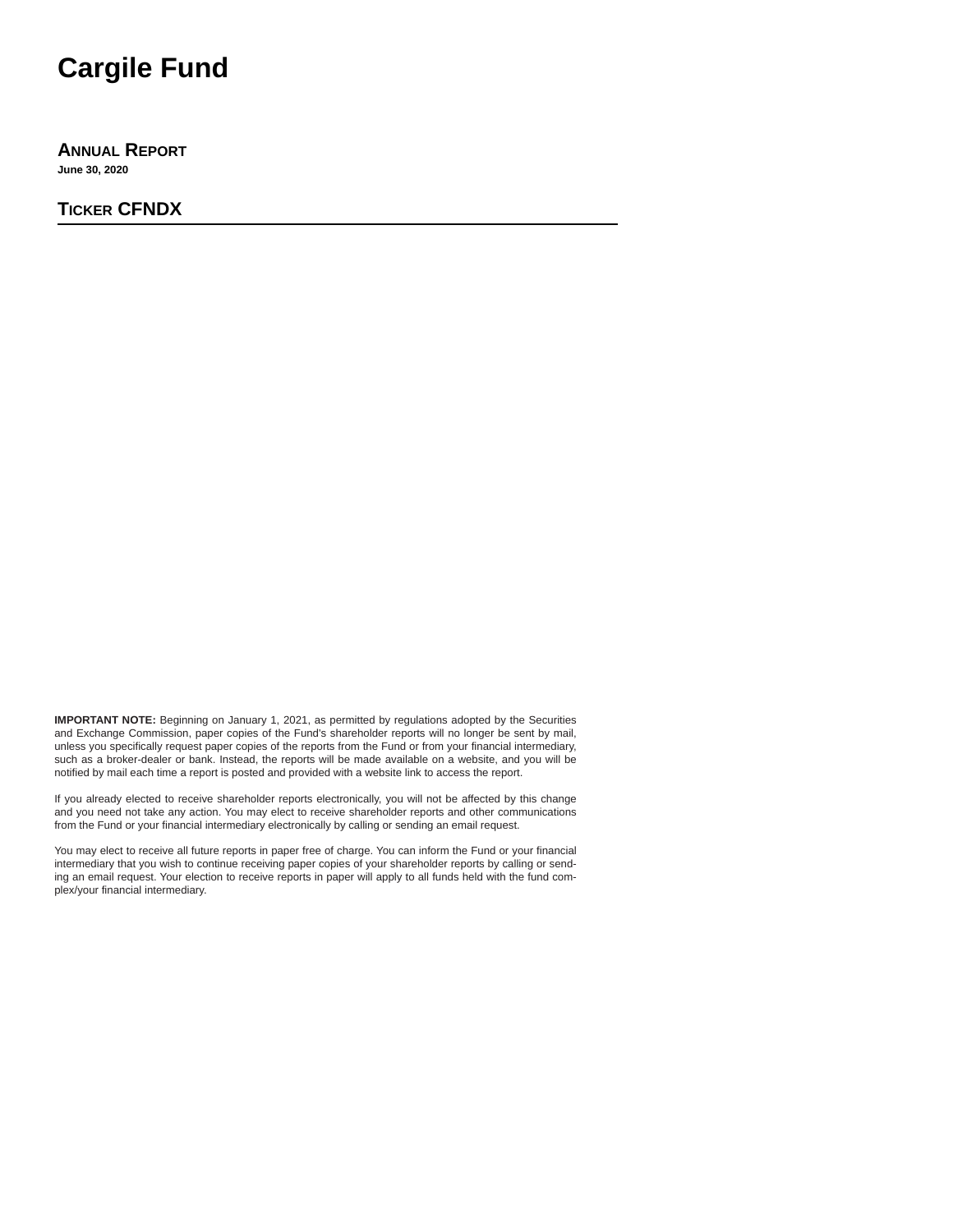# **Cargile Fund Annual Report June 30, 2020**

During the five-week period from February 19 to March 23, 2020, the S&P 500 Index lost 33.71%. In the same period, Cargile Fund (the "Fund") lost only 3.52%. The core reason for the strategy and methodology of the Fund is with the objective of avoiding serious loss. Our investors are looking for investment returns better that those found in interest-bearing securities, but without the full volatility of the stock market. There is no guarantee that the objective will be achieved; however, the bear market of 2020 was a successful test of the strategy.

For the twelve months ending June 30, 2020, the Fund returned 4.72% to investors, with a maximum drawdown of 5.64%. The S&P 500 Index returned 7.51%, with a maximum drawdown of 33.71%. On a relative comparison, the Fund returned 0.83% per percent of risk compared to the S&P 500 Index returning 0.22% per percent of risk.

We sit at mid-year with a "do over" for 2020. After all the dire forecasts and suffering in the first half year, the Fund sits at the same price as where we started. The comparative index is down 3.21% for first six months. The Fund achieved a better outcome with only 10% of the market's volatility.

The Fund's methodology does not consider predictions for the future. As a professional with almost forty years in the business, I can say with certainty that the future is unpredictable. The Fund relies solely on the math of current trends for decision-making. As far as outlook for the future, we will follow the math with the objective of avoiding serious loss while making as much return as the market allows given our primary objective.

Sincerely,

Mickey Cargile, CFP *Cargile Investment Management, Inc.*

*Past performance does not guarantee future results. The investment return and principal value of an investment in the Fund will fluctuate so that an investor's shares, when redeemed, may be worth more or less than their original cost. Current performance may be higher or lower than the performance data quoted. Performance data current to the most recent month end are available by calling 1-888-204-1128.*

*The Cargile Fund's prospectus contains important information about the Fund's investment* objectives, potential risks, management fees, charges and expenses, and other information<br>and should be read and considered carefully before investing. You may obtain a current<br>copy of the Fund's prospectus by calling 1-88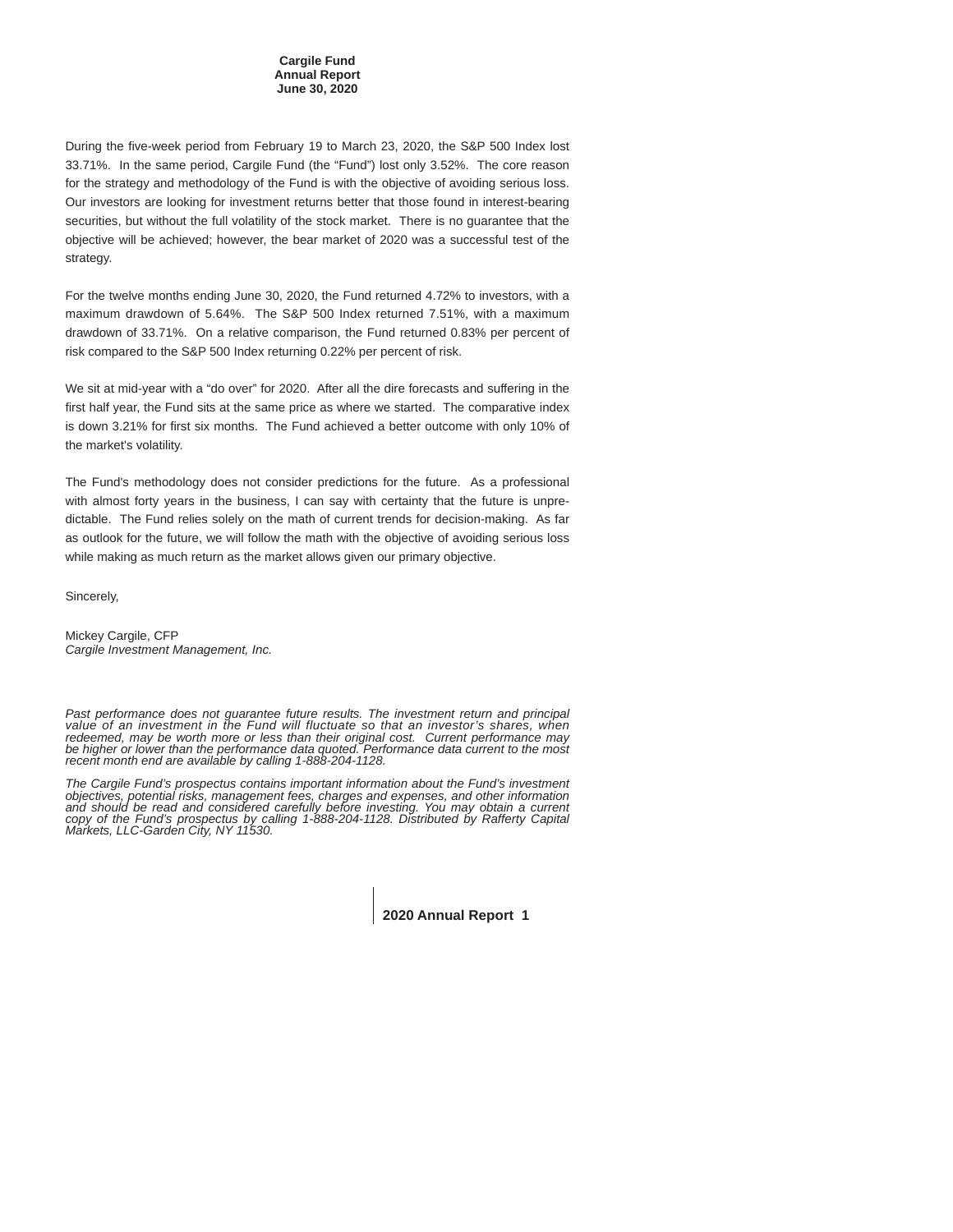# **Cargile Fund (Unaudited)**



# **PERFORMANCE INFORMATION**

# **June 30, 2020 NAV \$10.24**

#### **AVERAGE ANNUAL RETURNS AS OF JUNE 30, 2020**

|                                                 |           | <b>Since</b>             |
|-------------------------------------------------|-----------|--------------------------|
|                                                 | 1 Year(A) | Inception <sup>(A)</sup> |
| <b>Cargile Fund</b>                             | 4.72%     | 1.84%                    |
| <b>S&amp;P 500® Index (B)</b>                   | 7.51%     | 7.71%                    |
| S&P Balanced Equity & Bond Index - Moderate (C) | $10.37\%$ | 9.82%                    |

#### **Annual Fund Operating Expense Ratio (from 11/1/2019 Prospectus): 1.91%**

The Fund's expense ratio for the period ended June 30, 2020 can be found in the financial highlights included within this report. The Annual Fund Operating Expense Ratio reported above may not correlate to the expense ratio in the Fund's financial highlights because (a) the financial highlights include only the direct operating expenses incurred by the Fund, not the indirect costs of investing in acquired funds, and (b) the gross expense ratio may fluctuate due to changes in net assets and the application of breakpoints discussed in Note 4.

(A)1 Year and Since Inception returns include change in share prices and in each case includes reinvestment of any dividends and capital gain distributions. The Cargile Fund commenced operations on July 9, 2018.

(B)The S&P 500® Index is a widely recognized unmanaged index of equity prices and is representative of a broader market and range of securities than is found in the Fund's portfolio. The Index is an unmanaged benchmark that assumes reinvestment of all distributions and excludes the effect of taxes and fees. Individuals cannot invest directly in this Index; however, an individual can invest in exchange traded funds or other investment vehicles that attempt to track the performance of a benchmark index.

(C)The S&P Balanced Equity & Bond Index - Moderate combines investable S&P indices for core equity and fixed income to provide a regularly rebalanced multi-asset measure for moderate risk-reward profiles. The construction of the index consists of a position in the S&P 500 Total Return Index with 50% weight, and a position in the S&P U.S. Treasury Bond 7-10 Year Index with 50% weight.

**PAST PERFORMANCE DOES NOT GUARANTEE FUTURE RESULTS. INVESTMENT RETURN AND PRINCIPAL VALUE WILL FLUCTUATE SO THAT SHARES, WHEN REDEEMED, MAY BE WORTH MORE OR LESS THAN THEIR ORIGINAL COST. RETURNS DO NOT REFLECT THE DEDUCTION OF TAXES THAT A SHAREHOLDER WOULD PAY ON FUND DISTRIBUTIONS OR THE REDEMPTION OF FUND SHARES. CURRENT PERFORMANCE MAY BE LOWER OR HIGHER THAN THE PERFORMANCE DATA QUOTED. TO OBTAIN PERFORMANCE DATA CURRENT TO THE MOST RECENT MONTH END, PLEASE CALL 1-888-204-1128. AN INVESTMENT IN THE FUND IS SUBJECT TO INVESTMENT RISKS, INCLUDING THE POSSIBLE LOSS OF THE PRINCIPAL AMOUNT INVESTED. THE FUND'S DISTRIBUTOR IS RAFFERTY CAPITAL MARKETS, LLC.**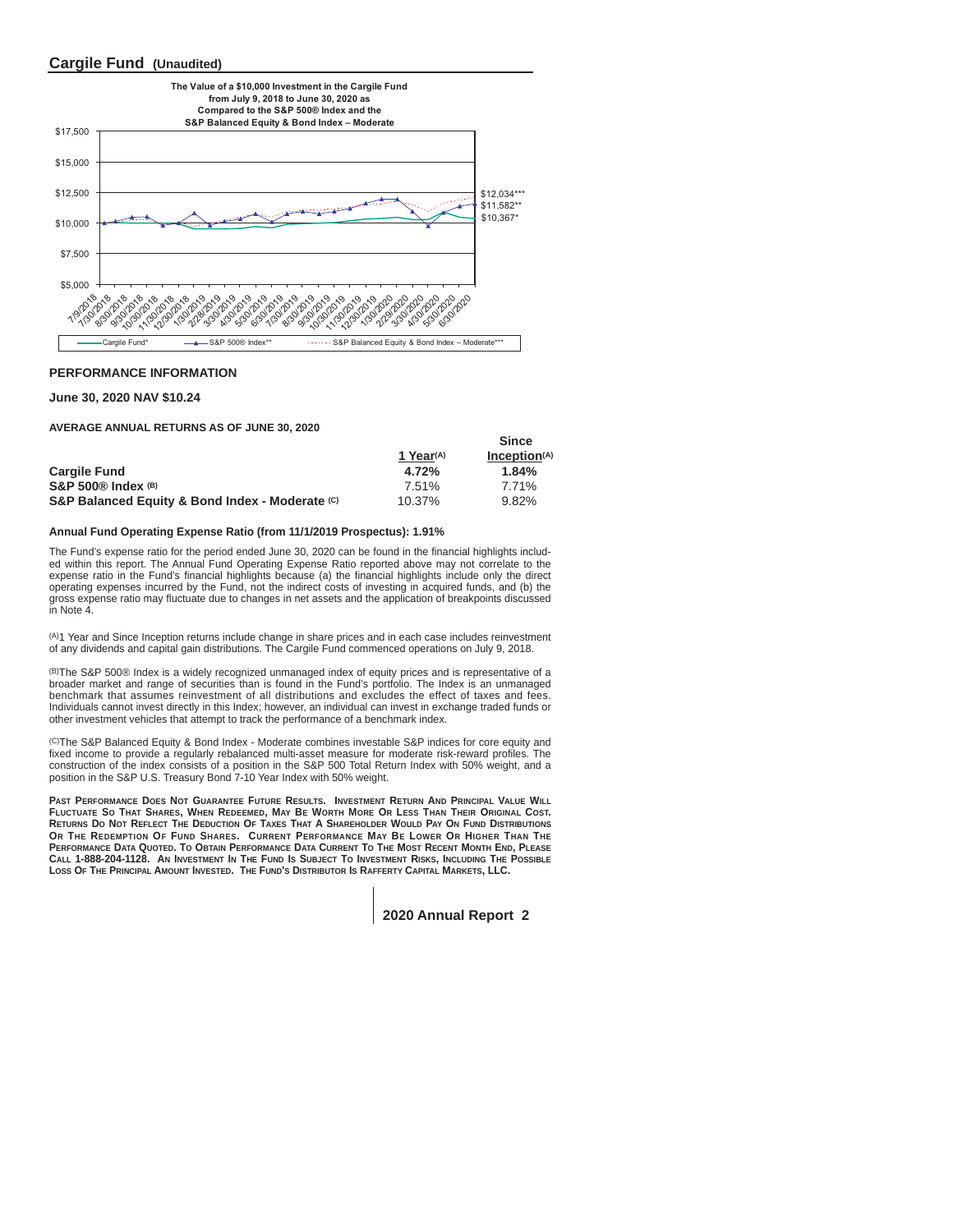

Money Market Funds 100.00%

# **Availability of Quarterly Schedule of Investments (Unaudited)**

The Fund files its complete schedule of portfolio holdings with the Securities and Exchange Commission ("SEC") for the first and third quarters of each fiscal year on Form N-PORT. The Fund's Form N-PORT is available on the SEC's website at http://www.sec.gov.

#### **Proxy Voting Guidelines (Unaudited)**

Cargile Investment Management, Inc., the Fund's investment adviser ("Adviser"), is responsible for exercising the voting rights associated with the securities held by the Fund. A description of the policies and procedures used by the Adviser in fulfilling this responsibility is available without charge on the Fund's website at www.cargilefund.com. It is also included in the Fund's Statement of Additional Information, which is available on the SEC's website at http://www.sec.gov.

Information regarding how the Fund voted proxies, Form N-PX, relating to portfolio securities during the most recent period ended June 30th, is available without charge, upon request, by calling our toll free number (1-888-204-1128). This information is also available on the SEC's website at http://www.sec.gov.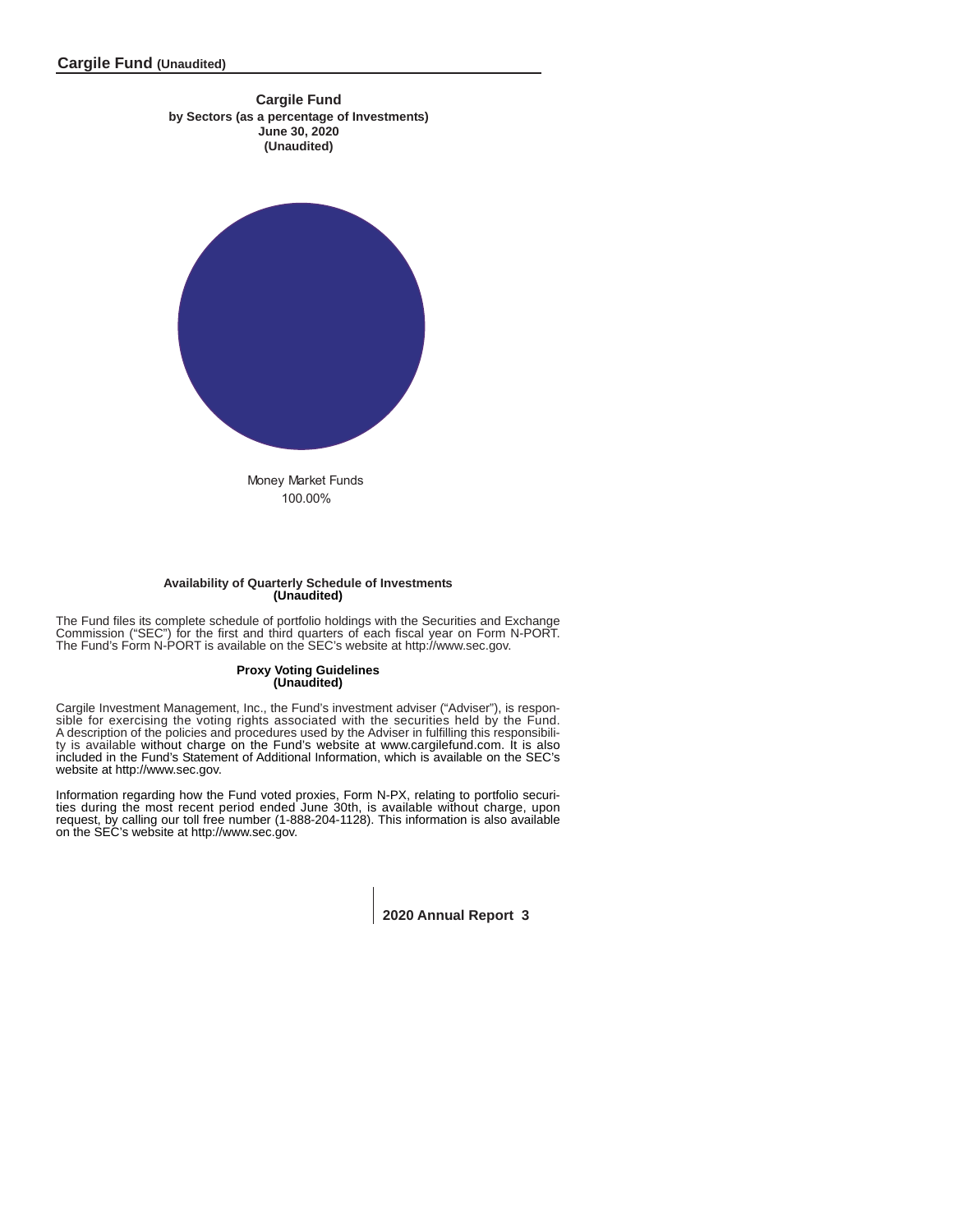#### **Disclosure of Expenses** (Unaudited)

Shareholders of this Fund incur ongoing costs consisting of management and service fees. Although the Fund charges no sales loads or transaction fees, you will be assessed fees for outgoing wire transfers, returned checks and stop payment orders at prevailing rates charged by Mutual Shareholder Services, LLC, the Fund's transfer agent. IRA accounts will be charged an \$8.00 annual maintenance fee. Additionally, your account will be indirectly subject to the expenses of any underlying funds. The following example is intended to help you understand your ongoing costs of investing in the Fund and to compare these costs with similar costs of investing in other mutual funds. The example is based on an investment of \$1,000 invested in the Fund on January 1, 2020 and held through June 30, 2020.

#### **Actual Expenses**

The first line of the table below provides information about actual account values and actual expenses. In order to estimate the expenses a shareholder paid during the period covered by this report, shareholders can divide their account value by \$1,000 (for example, an \$8,600 account value divided by \$1,000 = 8.6) and then multiply the result by the number in the first line under the heading entitled "Expenses Paid During the Period."

#### **Hypothetical Example for Comparison Purposes**

The second line of the table below provides information about hypothetical account values and hypothetical expenses based on the Fund's actual expense ratio and an assumed rate of return of 5% per year before expenses, which is not the Fund's actual return. The hypothetical account values and expenses may not be used to estimate the actual ending account balance or expenses paid by a shareholder for the period. Shareholders may use this information to compare the ongoing costs of investing in this Fund and other funds. To do so, compare this 5% hypothetical example with the 5% hypothetical examples that appear in other funds' shareholder reports.

Please note that the expenses shown in the table are meant to highlight your ongoing costs only and do not reflect any transactional costs, such as the charges assessed by Mutual Shareholder Services, LLC as described above and expenses of any underlying funds. Therefore, the second line of the table is useful in comparing ongoing costs only, and will not help you determine the relative total costs of owning different funds. In addition, if these transactional costs were included, your costs would have been higher.

|                                                       | <b>Beginning</b><br><b>Account Value</b><br>January 1, 2020 | Ending<br><b>Account Value</b><br>June 30, 2020 | <b>Expenses Paid</b><br>During the Period*<br>January 1, 2020<br>to June 30, 2020 |
|-------------------------------------------------------|-------------------------------------------------------------|-------------------------------------------------|-----------------------------------------------------------------------------------|
| Actual                                                | \$1,000.00                                                  | \$999.02                                        | \$8.00                                                                            |
| Hypothetical<br>(5% annual return<br>before expenses) | \$1,000.00                                                  | \$1,016.86                                      | \$8.07                                                                            |

Expenses are equal to the Fund's annualized expense ratio of 1.61%, multiplied by the average account value over the period, multiplied by 182/366 (to reflect the one-half year period).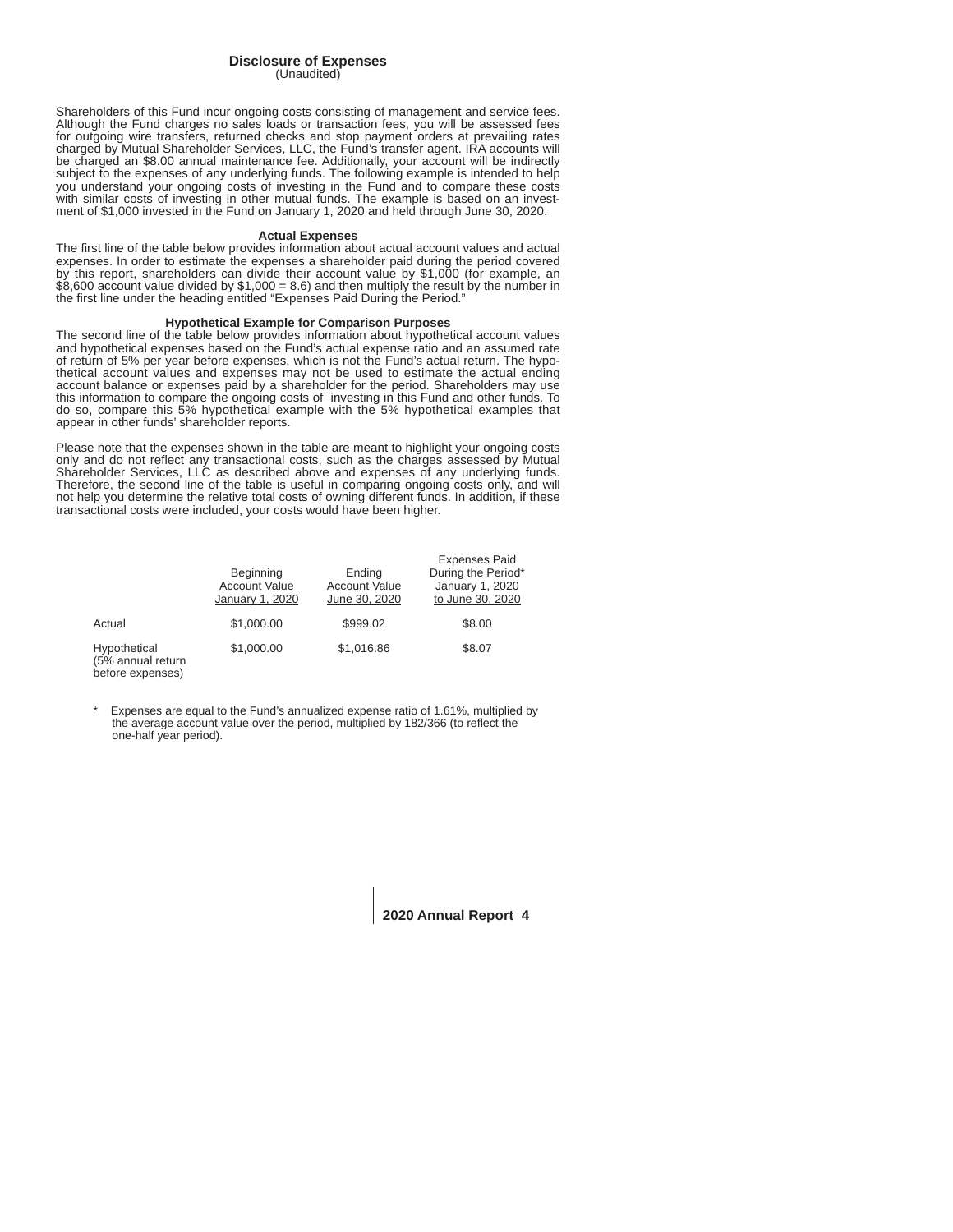# **Cargile Fund**

| <b>Schedule of Investments</b><br><b>June 30, 2020</b>                                                                 |                   |                 |  |
|------------------------------------------------------------------------------------------------------------------------|-------------------|-----------------|--|
| <b>Shares</b>                                                                                                          | <b>Fair Value</b> | % of Net Assets |  |
| <b>MONEY MARKET FUNDS</b><br>34,219,338 Fidelity® Investments Money Market Government<br>Portfolio - Class I 0.06% *** | 34.219.338<br>SS. |                 |  |
| Total for Money Market Funds (Cost - \$34,219,338)                                                                     | 34.219.338        | 100.06%         |  |
| <b>Total Investments (Cost - \$34,219,338)</b>                                                                         | 34,219,338        | 100.06%         |  |
| <b>Liabilities in Excess of Other Assets</b>                                                                           | (19,628)          | $-0.06%$        |  |
| <b>Net Assets</b>                                                                                                      | 34.199.710        | 100.00%         |  |

\* The rate shown represents the 7-day yield at June 30, 2020.

\*\* Additional Information, including current Prospectus and Annual Reports, is available at https://www.fidelity.com/fund-screener/research.shtml.

The accompanying notes are an integral part of these financial statements.

**2020 Annual Report 5**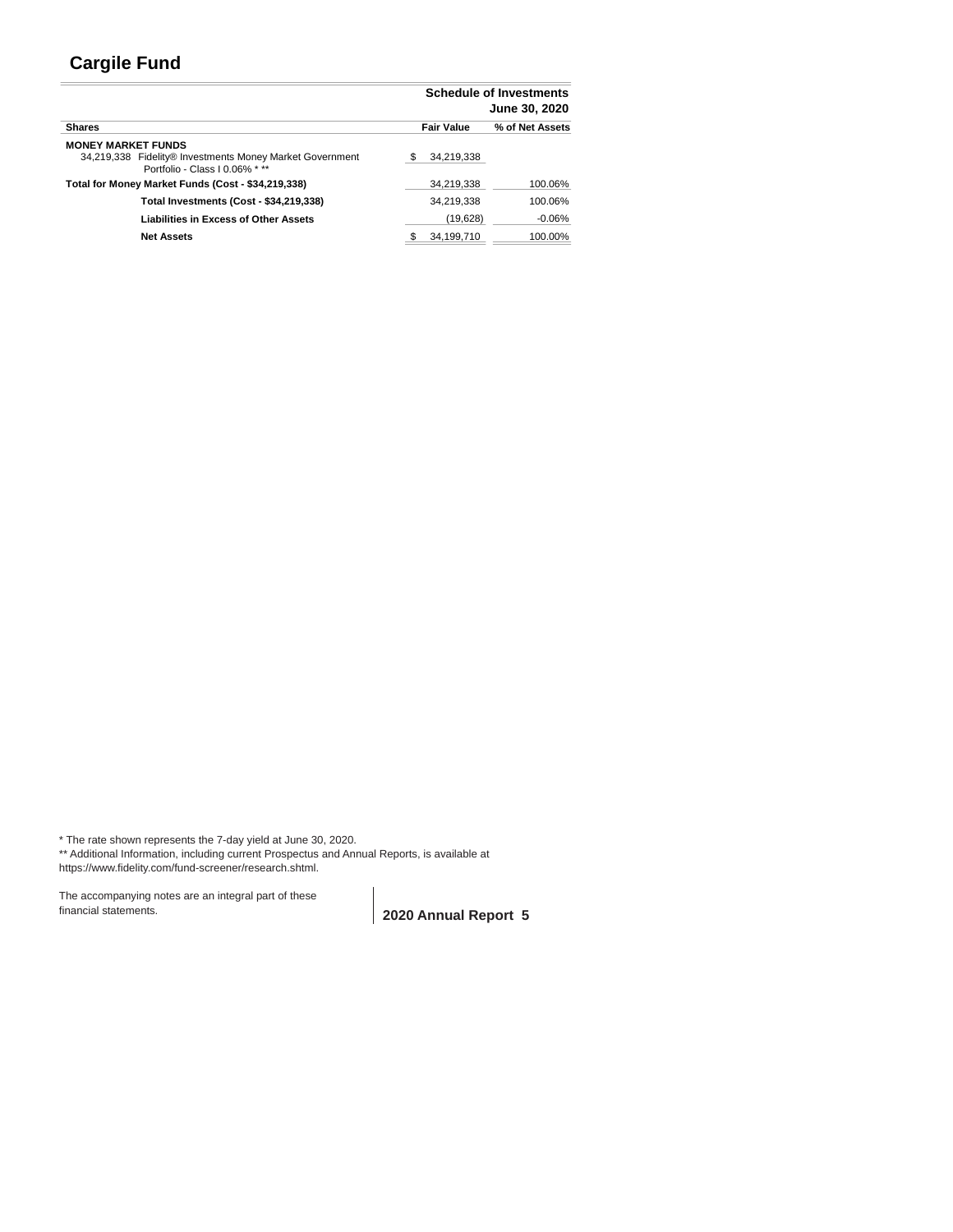# **Cargile Fund**

# **Statement of Assets and Liabilities June 30, 2020**

| Assets:                                                             |    |              |
|---------------------------------------------------------------------|----|--------------|
| Investments at Fair Value                                           |    | \$34,219,338 |
| (Cost - \$34,219,338)                                               |    |              |
| Dividends Receivable                                                |    | 23,899       |
| Receivable for Shareholder Purchases                                |    | 600          |
| <b>Total Assets</b>                                                 |    | 34,243,837   |
| Liabilities:                                                        |    |              |
| Management Fees Payable                                             |    | 28,133       |
| Service Fees Payable                                                |    | 15,994       |
| <b>Total Liabilities</b>                                            |    | 44,127       |
| Net Assets                                                          |    | \$34,199,710 |
|                                                                     |    |              |
| Net Assets Consist of:                                              |    |              |
| Paid In Capital                                                     |    | \$33,795,223 |
| <b>Total Distributable Earnings</b>                                 |    | 404,487      |
| Net Assets, for 3,339,729 Shares Outstanding                        |    | \$34,199,710 |
| (Unlimited shares authorized)                                       |    |              |
| Net Asset Value, Offering and Redemption Price Per Share            |    |              |
| (\$34,199,710/3,339,729 shares)                                     | \$ | 10.24        |
|                                                                     |    |              |
| <b>Statement of Operations</b>                                      |    |              |
| For the fiscal year ended June 30, 2020                             |    |              |
| Investment Income:                                                  |    |              |
| <b>Dividends</b>                                                    | \$ | 325,409      |
| Total Investment Income                                             |    | 325,409      |
| Expenses:                                                           |    |              |
| Management Fees (Note 4)                                            |    | 214,786      |
| Service Fees (Note 4)                                               |    | 131,841      |
| <b>Total Expenses</b>                                               |    | 346,627      |
|                                                                     |    |              |
| Net Investment Income/(Loss)                                        |    | (21, 218)    |
| Realized and Unrealized Gain/(Loss) on Investments                  |    |              |
| Realized Gain/(Loss) on Investments                                 |    | 924,843      |
| Net Change in Unrealized Appreciation/(Depreciation) on Investments |    | (298, 597)   |
| Net Realized and Unrealized Gain/(Loss) on Investments              |    | 626,246      |
|                                                                     |    |              |
| Net Increase/(Decrease) in Net Assets from Operations               | S  | 605,028      |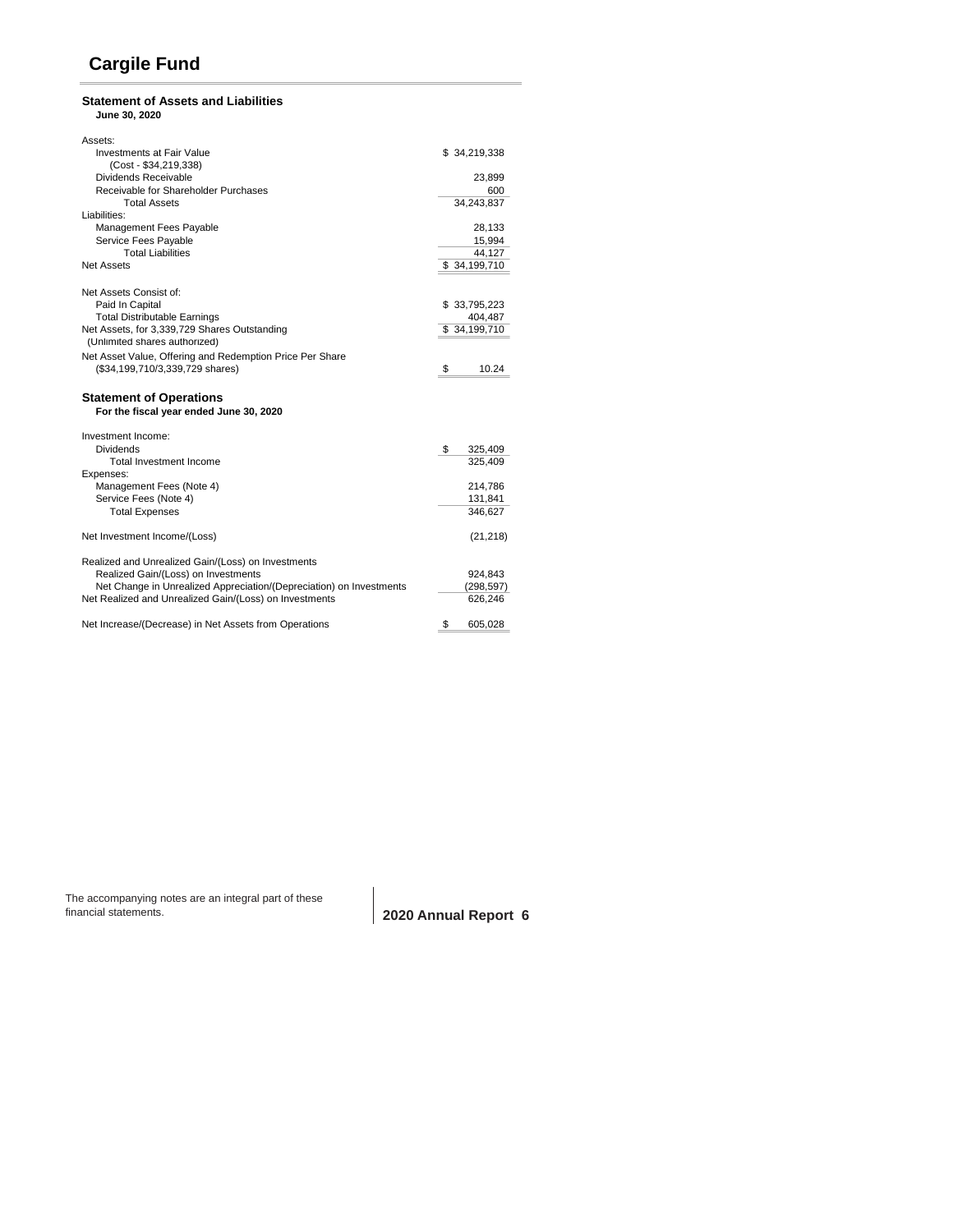# **Statements of Changes in Net Assets**

|                                                                                                                                                                                                                                                                                                                                           | 7/1/2019<br>to<br>6/30/2020                                             | 7/9/2018*<br>to<br>6/30/2019                         |
|-------------------------------------------------------------------------------------------------------------------------------------------------------------------------------------------------------------------------------------------------------------------------------------------------------------------------------------------|-------------------------------------------------------------------------|------------------------------------------------------|
| From Operations:<br>Net Investment Income/(Loss)<br>Net Realized Gain/(Loss) on Investments<br>Change in Net Unrealized Appreciation/(Depreciation)<br>Increase/(Decrease) in Net Assets from Operations                                                                                                                                  | \$<br>(21, 218)<br>924,843<br>(298,597)<br>605,028                      | \$<br>35,640<br>(240, 221)<br>298,597<br>94,016      |
| From Distributions to Shareholders:                                                                                                                                                                                                                                                                                                       | (294, 557)                                                              |                                                      |
| From Capital Share Transactions:<br>Proceeds From Sale of Shares<br>Proceeds From Redemption Fees (Note 2)<br>Shares Issued on Reinvestment of Dividends<br>Cost of Shares Redeemed<br>Net Increase/(Decrease) from Shareholder Activity<br>Net Increase/(Decrease) in Net Assets                                                         | 22,973,520<br>294,557<br>(389, 677)<br>22,878,400<br>23,188,871         | 11,722,057<br>(805, 234)<br>10,916,823<br>11,010,839 |
| Net Assets at Beginning of Period<br>Net Assets at End of Period                                                                                                                                                                                                                                                                          | \$<br>11,010,839<br>34,199,710                                          | \$<br>11,010,839                                     |
| <b>Share Transactions:</b><br>Issued<br>Reinvested<br>Redeemed<br>Net Increase/(Decrease) in Shares<br>Shares Outstanding Beginning of Period<br>Shares Outstanding End of Period                                                                                                                                                         | 2,236,433<br>28,681<br>(37, 717)<br>2,227,397<br>1,112,332<br>3,339,729 | 1,196,069<br>(83, 737)<br>1,112,332<br>1,112,332     |
| <b>Financial Highlights</b>                                                                                                                                                                                                                                                                                                               |                                                                         |                                                      |
| Selected data for a share outstanding throughout the period:                                                                                                                                                                                                                                                                              | 7/1/2019<br>to<br>6/30/2020                                             | 7/9/2018*<br>to<br>6/30/2019                         |
| Net Asset Value -<br><b>Beginning of Period</b><br>Net Investment Income/(Loss) <sup>(a)(e)</sup><br>Net Gain/(Loss) on Securities (b)<br>(Realized and Unrealized)<br><b>Total from Investment Operations</b><br>Distributions (From Net Investment Income)<br>Distributions (From Realized Capital Gains)<br><b>Total Distributions</b> | \$<br>9.90<br>(0.01)<br>0.48<br>0.47<br>(0.04)<br>(0.09)<br>(0.13)      | \$<br>10.00<br>0.06<br>(0.16)<br>(0.10)              |
| Proceeds from Redemption Fee (Note 2)<br>Net Asset Value -                                                                                                                                                                                                                                                                                |                                                                         |                                                      |
| End of Period                                                                                                                                                                                                                                                                                                                             | 10.24                                                                   | 9.90                                                 |
| Total Return <sup>(c)</sup><br>Ratios/Supplemental Data<br>Net Assets - End of Period (Thousands)                                                                                                                                                                                                                                         | \$<br>4.72%<br>34,200                                                   | \$<br>$(1.00)\%$<br>11,011                           |
| Ratio of Expenses to Average Net Assets (d)<br>Ratio of Net Investment Income/(Loss) to Average Net Assets (d) (e)<br>Portfolio Turnover Rate                                                                                                                                                                                             | 1.61%<br>$(0.10)\%$<br>1,678.17%                                        | 1.65%<br>0.61%<br>1,142.12% **                       |

\* Commencement of Operations.

\*\* Not Annualized.

\*\*\* Annualized.

(a) Per share amounts were calculated using the average shares method.

(b) Realized and unrealized gains and losses per share in this caption are balancing amounts necessary to reconcile the change in net asset value for the period, and may not reconcile with the aggregate gains and losses in the Statement of Operations due to share transactions for the period.

(c) Total return represents the rate that the investor would have earned or lost on an investment in the Fund assuming reinvestment of dividends and distributions, if any.

Schedule of Investments. (d) These ratios exclude the impact of expenses of the underlying investment security holdings listed in the

(e) Recognition of the net investment income/(loss) by the Fund is affected by the timing of the declaration of dividends by the underlying investment security holdings listed on the Schedule of Investments.

The accompanying notes are an integral part of these financial statements.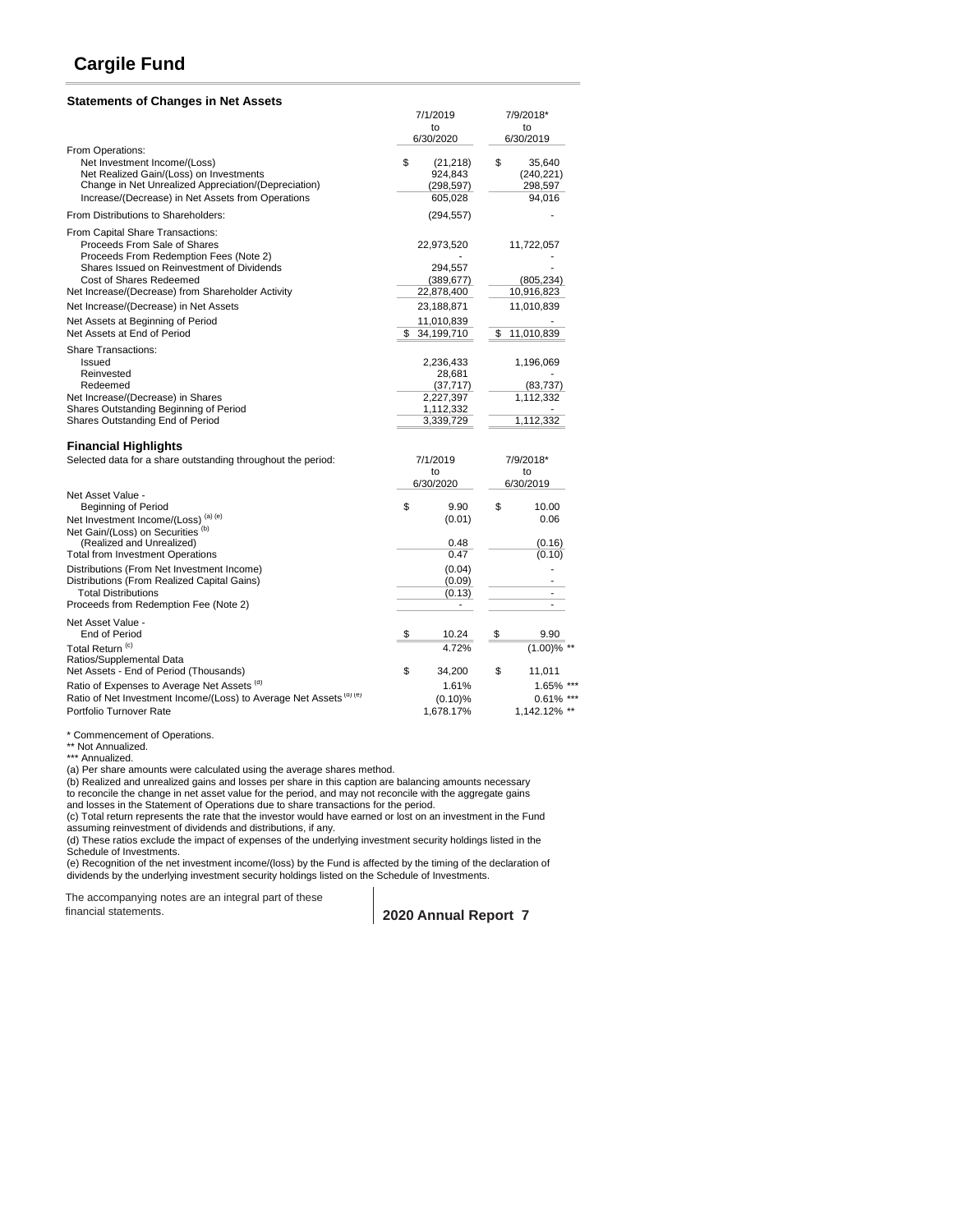# **NOTES TO THE FINANCIAL STATEMENTS CARGILE FUND June 30, 2020**

#### 1.) ORGANIZATION

Cargile Fund (the "Fund") was organized as a non-diversified series of the PFS Funds (the "Trust") on June 21, 2018. The Trust was established under the laws of Massachusetts by an Agreement and Declaration of Trust dated January 13, 2000, which was amended and restated January 20, 2011. The Trust is registered as an open-end investment company under the Investment Company Act of 1940, as amended (the "1940 Act"). The Trust may offer an unlimited number of shares of beneficial interest in a number of separate series, each series representing a distinct fund with its own investment objectives and policies. As of June 30, 2020, there were nine series authorized by the Trust. The Fund commenced operations on July 9, 2018. The Fund's investment objective is to seek long-term capital appreciation. The Fund pursues its investment objective by investing primarily in exchange traded funds and/or cash and cash equivalents. The Investment Adviser to the Fund is Cargile Investment Management, Inc. (the "Adviser"). Significant accounting policies of the Fund are presented below.

#### 2.) SIGNIFICANT ACCOUNTING POLICIES

The Fund is an investment company and accordingly follows the investment company accounting and reporting guidance of the Financial Accounting Standards Board ("FASB") Accounting Standards Codification Topic 946 *Financial Services - Investment Companies*. The financial statements are prepared in conformity with accounting principles generally accepted in the United States of America ("GAAP"). The Fund follows the significant accounting policies described in this section.

#### *SECURITY VALUATION:*

All investments in securities are recorded at their estimated fair value, as described in Note 3.

#### *SHARE VALUATION:*

The NAV is generally calculated as of the close of trading on the New York Stock Exchange (the "Exchange") (normally 4:00 p.m. Eastern time) every day the Exchange is open. The NAV is calculated by taking the total value of the Fund's assets, subtracting its liabilities, and then dividing by the total number of shares outstanding, rounded to the nearest cent. The offering price and redemption price per share is equal to the net asset value per share. Shares of the Fund purchased prior to November 1, 2019 were subject to a redemption fee of 2% if redeemed within 90 days or less of purchase. Shares purchased on or after November 1, 2019 are no longer subject to a redemption fee. During the fiscal year ended June 30, 2020, proceeds from redemption fees were \$0.

#### *FEDERAL INCOME TAXES:*

The Fund's policy is to continue to comply with the requirements of the Internal Revenue Code that are applicable to regulated investment companies and to distribute all of its taxable income to shareholders. Therefore, no federal income tax provision is required. It is the Fund's policy to distribute annually, prior to the end of the calendar year, dividends sufficient to satisfy excise tax requirements of the Internal Revenue Code. This Internal Revenue Code requirement may cause an excess of distributions over the book year-end accumulated income. In addition, it is the Fund's policy to distribute annually, after the end of the fiscal year, any remaining net investment income and net realized capital gains.

The Fund recognizes the tax benefits of certain tax positions only where the position is "more likely than not" to be sustained assuming examination by tax authorities. Management has analyzed the Fund's tax positions, and has concluded that no liability for unrecognized tax benefits should be recorded related to uncertain tax positions taken on returns filed for open tax years. The Fund identifies its major tax jurisdictions as U.S. Federal tax authorities; however, the Fund is not aware of any tax positions for which it is reasonably possible that the total amounts of unrecognized tax benefits will change materially in the next twelve months. The Fund recognizes interest and penalties, if any, related to unrecognized tax benefits as income tax expense in the Statement of Operations. During the fiscal year ended June 30, 2020, the Fund did not incur any interest or penalties.

#### *DISTRIBUTIONS TO SHAREHOLDERS:*

Distributions to shareholders, which are determined in accordance with income tax regulations, are recorded on the ex-dividend date.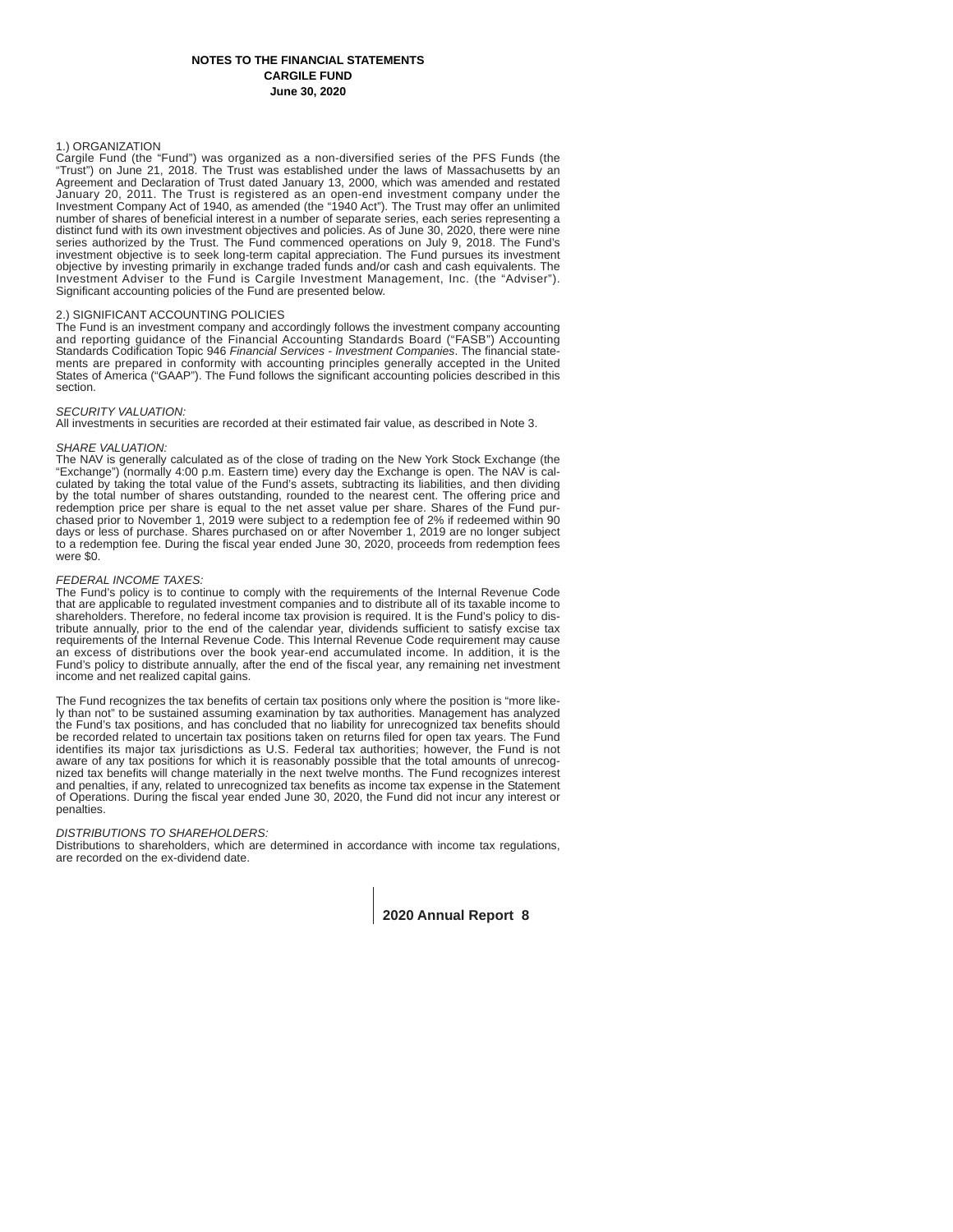The treatment for financial reporting purposes of distributions made to shareholders during the period from net investment income or net realized capital gains may differ from their ultimate treatment for federal income tax purposes. These differences are caused primarily by differences in the timing of the recognition of certain components of income, expense, or realized capital gain for federal income tax purposes. Where such differences are permanent in nature, they are reclassified in the components of the net assets based on their ultimate characterization for federal income tax purposes. Any such reclassifications will have no effect on net assets, results of operations, or net asset value per share of the Fund.

#### *USE OF ESTIMATES:*

The financial statements are prepared in accordance with GAAP, which requires management to make estimates and assumptions that affect the reported amounts of assets and liabilities and disclosure of contingent assets and liabilities at the date of the financial statements and the reported amounts of increases and decreases in net assets from operations during the reporting period. Actual results could differ from those estimates.

#### *OTHER:*

The Fund records security transactions based on a trade date for financial statement reporting purposes. Dividend income is recognized on the ex-dividend date, and interest income, if any, is recognized on an accrual basis. The Fund uses the specific identification method in computing gain or loss on the sale of investment securities. Long-term capital gain distributions are recorded as capital gain distributions from investment companies, and short-term capital gain distributions are recorded as dividend income. Withholding taxes on foreign dividends have been provided for in accordance with the Fund's understanding of the applicable country's tax rules and rates.

#### *EXPENSES:*

Expenses incurred by the Trust that don't relate to a specific fund of the Trust are allocated prorata to the funds based on the total number of funds in the Trust at the time the expense was incurred or by another appropriate method.

#### 3.) SECURITIES VALUATIONS

The Fund utilizes various methods to measure the fair value of most of its investments on a recurring basis. GAAP establishes a hierarchy that prioritizes inputs to valuation methods. The three levels of inputs are:

Level 1 - Unadjusted quoted prices in active markets for identical assets or liabilities that the Fund has the ability to access.

Level 2 - Inputs other than quoted prices included in level 1 that are observable for the asset or liability, either directly or indirectly. These inputs may include quoted prices for the identical instrument on an inactive market, prices for similar instruments, interest rates, prepayment speeds, credit risk, yield curves, default rates and similar data.

Level 3 - Unobservable inputs for the asset or liability, to the extent relevant observable inputs are not available, representing the Fund's own assumptions about the assumptions a market participant would use in valuing the asset or liability, and would be based on the best information available.

The availability of observable inputs can vary from security to security and is affected by a wide variety of factors, including, for example, the type of security, whether the security is new and not yet established in the marketplace, the liquidity of markets, and other characteristics particular to the security. To the extent that valuation is based on models or inputs that are less observable or unobservable in the market, the determination of fair value requires more judgment. Accordingly, the degree of judgment exercised in determining fair value is greatest for instruments categorized in level 3.

The inputs used to measure fair value may fall into different levels of the fair value hierarchy. In such cases, for disclosure purposes, the level in the fair value hierarchy within which the fair value measurement falls in its entirety, is determined based on the lowest level input that is significant to the fair value measurement in its entirety.

#### *FAIR VALUE MEASUREMENTS*

A description of the valuation techniques applied to the Fund's major categories of assets and liabilities measured at fair value on a recurring basis follows.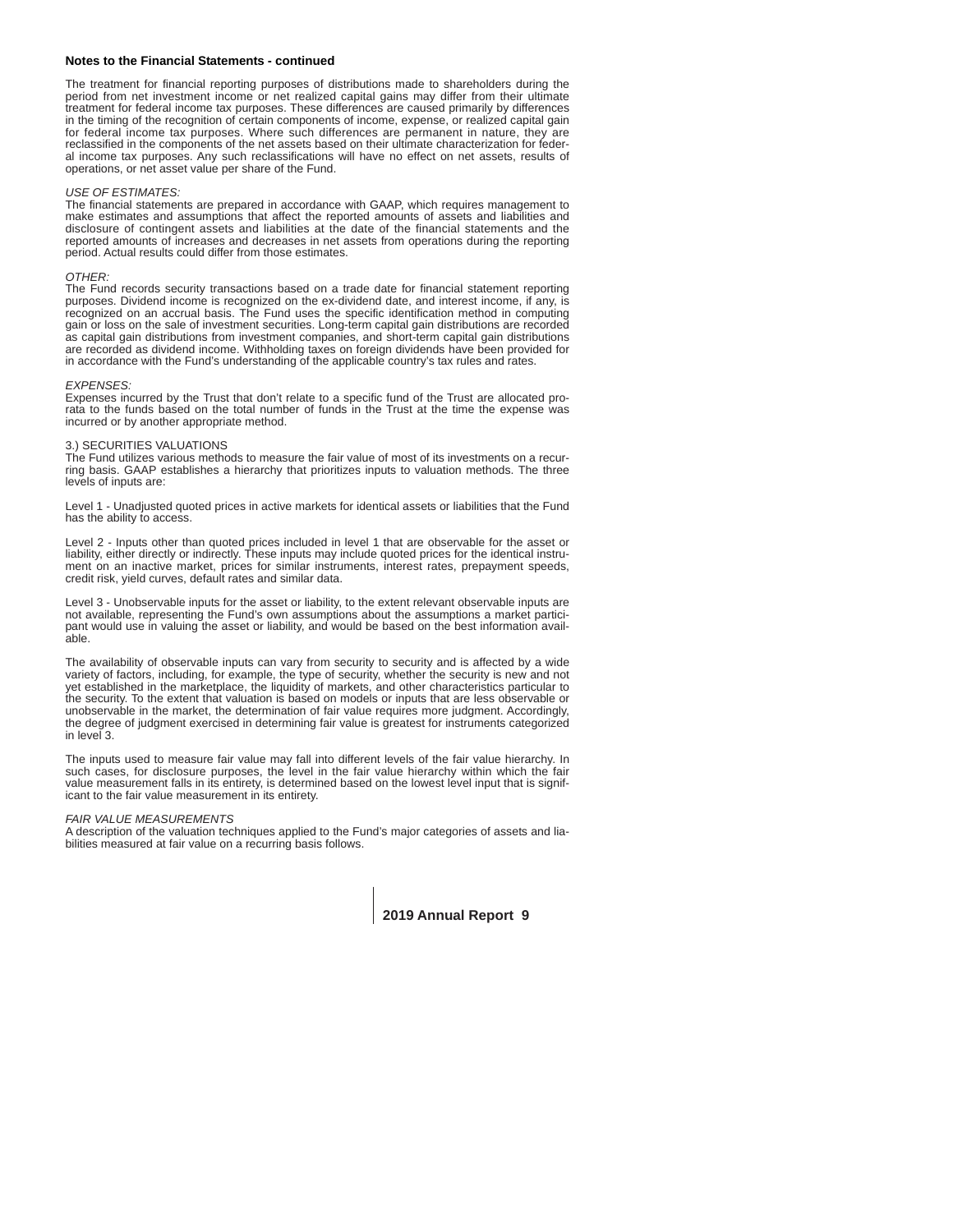*Equity securities (including exchange traded funds)*. Equity securities generally are valued by using market quotations, but may be valued on the basis of prices furnished by a pricing service when the Adviser believes such prices accurately reflect the fair value of such securities. Securities that are traded on any stock exchange or on the NASDAQ over-the-counter market are generally valued by the pricing service at the last quoted sale price. Lacking a last sale price, an equity security is generally valued by the pricing service at its last bid price. Generally, if the security is traded in an active market and is valued at the last sale price, the security is categorized as a level 1 security, and if an equity security is valued by the pricing service at its last bid, it is generally categorized as a level 2 security. When market quotations are not readily available, when the Adviser determines that the market quotation or the price provided by the pricing service does not accurately reflect the current fair value, or when restricted securities are being valued, such securities are valued as determined in good faith by the Adviser, subject to review of the Board of Trustees (the "Trustees" or the "Board") and are categorized in level 2 or level 3, when appropriate.

*Money market funds.* Money market funds are valued at net asset value provided by the funds and are classified in level 1 of the fair value hierarchy.

In accordance with the Trust's good faith pricing guidelines, the Adviser is required to consider all appropriate factors relevant to the value of securities for which it has determined other pricing sources are not available or reliable as described above. There is no single standard for determining fair value, since fair value depends upon the circumstances of each individual case. As a general principle, the current fair value of an issue of securities being valued by the Adviser would appear to be the amount which the owner might reasonably expect to receive for them upon their current sale. Methods which are in accordance with this principle may, for example, be based on (i) a multiple of earnings; (ii) a discount from market of a similar freely traded security (including a derivative security or a basket of securities traded on other markets, exchanges or among dealers); or (iii) yield to maturity with respect to debt issues, or a combination of these and other methods.

The following table summarizes the inputs used to value the Fund's assets measured at fair value as of June 30, 2020:

| Valuation Inputs of Assets | ∟evel 1      | Level 2 | Level 3 | Total        |
|----------------------------|--------------|---------|---------|--------------|
| Money Market Funds         | \$34.219.338 | \$0     | \$0     | \$34.219.338 |
| Total                      | \$34.219.338 | \$0     | \$0     | \$34.219.338 |

The Fund did not hold any Level 3 assets during the fiscal year ended June 30, 2020. The Fund did not invest in derivative instruments during the fiscal year ended June 30, 2020.

#### 4.) INVESTMENT ADVISORY AGREEMENT AND SERVICES AGREEMENT

The Fund has entered into an investment advisory agreement ("Management Agreement") with the Adviser. The Adviser manages the investment portfolio of the Fund, subject to the policies adopted by the Trust's Board of Trustees. Under the Management Agreement, the Adviser, at its own expense and without reimbursement from the Trust, furnishes office space and all necessary office facilities, equipment and executive personnel necessary for managing the assets of the Fund. The Adviser receives an investment management fee equal to 1.00% of the Fund's average daily net assets.

For the fiscal year ended June 30, 2020, the Adviser earned management fees totaling \$214,786. At June 30, 2020, the Fund owed \$28,133 to the Adviser.

Additionally, the Fund has a Services Agreement with the Adviser (the "Services Agreement"). Under the Services Agreement the Adviser receives an additional fee of 0.65% of the Fund's average daily net assets up to \$25 million, 0.35% of the Fund's average daily net assets from \$25 million to \$100 million, and 0.25% of such assets in excess of \$100 million and is obligated to pay the operating expenses of the Fund excluding management fees, brokerage fees and commissions, 12b-1 fees (if any), taxes, borrowing costs (such as (a) interest and (b) dividend expenses on securities sold short), ADR fees, the cost of acquired funds and extraordinary expenses. Additionally, under the Services Agreement the Adviser supervises the Fund's business affairs. The Adviser coordinates for the provision of the services of a Chief Compliance Officer for the Trust with respect to the Fund, executive and administrative services including, but are not limited to, the coordination of all third parties furnishing services to the Fund, review of the books and records of the Fund maintained by such third parties, and such other actions with respect to the Fund as may be necessary in the opinion of the Adviser to perform its duties under the Services Agreement.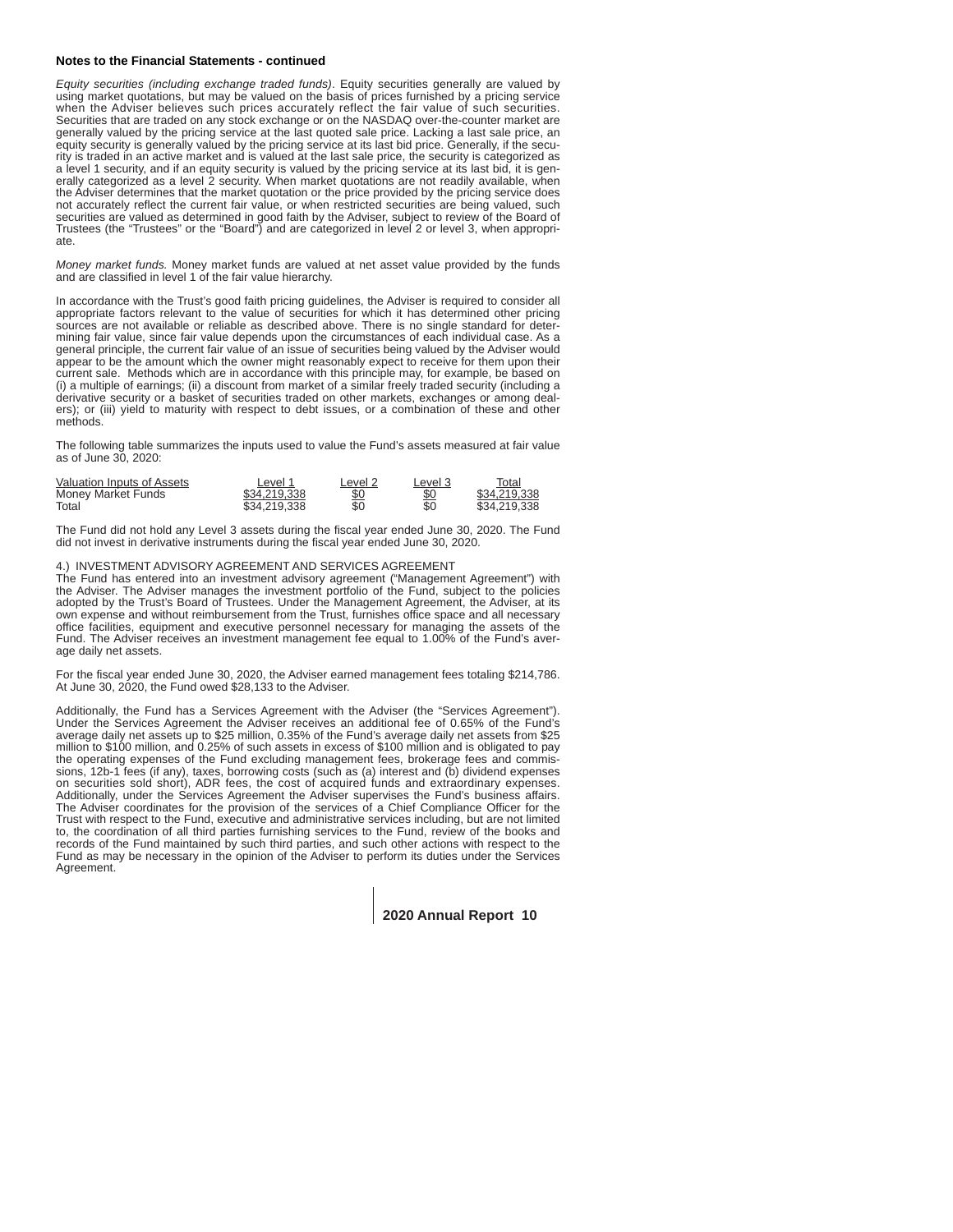For the fiscal year ended June 30, 2020, the Adviser earned services fees of \$131,841. At June 30, 2020, the Fund owed the Adviser services fees of \$15,994.

#### 5.) RELATED PARTY TRANSACTIONS

Jeffrey R. Provence of Premier Fund Solutions, Inc. (the "Administrator") also serves as a trustee/officer of the Fund. This individual receives benefits from the Administrator resulting from administration fees paid to the Administrator by the Adviser.

The Trustees who are not interested persons of the Fund were paid \$1,500 each, for a total of \$4,500, in Trustees' fees for the fiscal year ended June 30, 2020 by the Adviser.

#### 6.) INVESTMENT TRANSACTIONS

For the fiscal year ended June 30, 2020, purchases and sales of investment securities other than U.S. Government obligations and short-term investments aggregated \$86,077,585 and \$94,461,391, respectively. Purchases and sales of U.S. Government obligations aggregated \$0 and \$0, respectively.

#### 7.) CONTROL OWNERSHIP

The beneficial ownership, either directly or indirectly, of more than 25% of the voting securities of a fund creates a presumption of control of the fund, under Section 2(a)(9) of the Investment Company Act of 1940. As of June 30, 2020, Charles Schwab & Co. Inc., held for the benefit of its customers, in the aggregate, 67.19% of Fund shares. The Trust does not know whether the foregoing entity or any of the underlying beneficial holders owned or controlled 25% or more of the voting securities of the Fund.

#### 8.) TAX MATTERS

For Federal income tax purposes, the cost of securities owned at June 30, 2020 was \$34,219,338.

At June 30, 2020, the composition of gross unrealized appreciation (the excess of value over tax cost) and depreciation (the excess of tax cost over value) of investments on a tax basis was as follows:

| Appreciation | (Depreciation) | Net Appreciation (Depreciation) |
|--------------|----------------|---------------------------------|
|              |                |                                 |

The tax character of distributions was as follows:

|                        | <b>Fiscal Year Ended</b> | July 9, 2018 through |
|------------------------|--------------------------|----------------------|
|                        | June 30, 2020            | June 30, 2019        |
| Ordinary Income        | \$294.557                | -በ-                  |
| Long-Term Capital Gain | -0-                      | -ቦ-                  |
|                        | \$294.557                | -በ-                  |

As of June 30, 2020, the components of distributable earnings (accumulated losses) on a tax basis were as follows:

| Undistributed ordinary income                | \$404.487 |
|----------------------------------------------|-----------|
| Other accumulated gains (accumulated losses) | $-0-$     |
| Unrealized appreciation (depreciation) – net | $-()$ -   |
|                                              | \$404.487 |

As of June 30, 2020, there were no differences between book and tax basis unrealized appreciation.

During the fiscal year ended June 30, 2020, the Fund utilized \$11,486 of available capital loss carryforwards.

#### 9.) DEFENSIVE POSITIONS

The Fund may hold all or a portion of its assets in cash or cash-equivalents like money market funds, certificates of deposit, short-term debt obligations, and repurchase agreements, either due to pending investments or when investment opportunities are limited or market conditions are adverse. Under these circumstances, the Fund may not participate in stock market advances or declines to the same extent it would had it remained more fully invested in common stocks. If the Fund invests in shares of a money market fund, shareholders of the Fund generally will be subject to duplicative management and other fees and expenses. As of June 30, 2020, the Fund had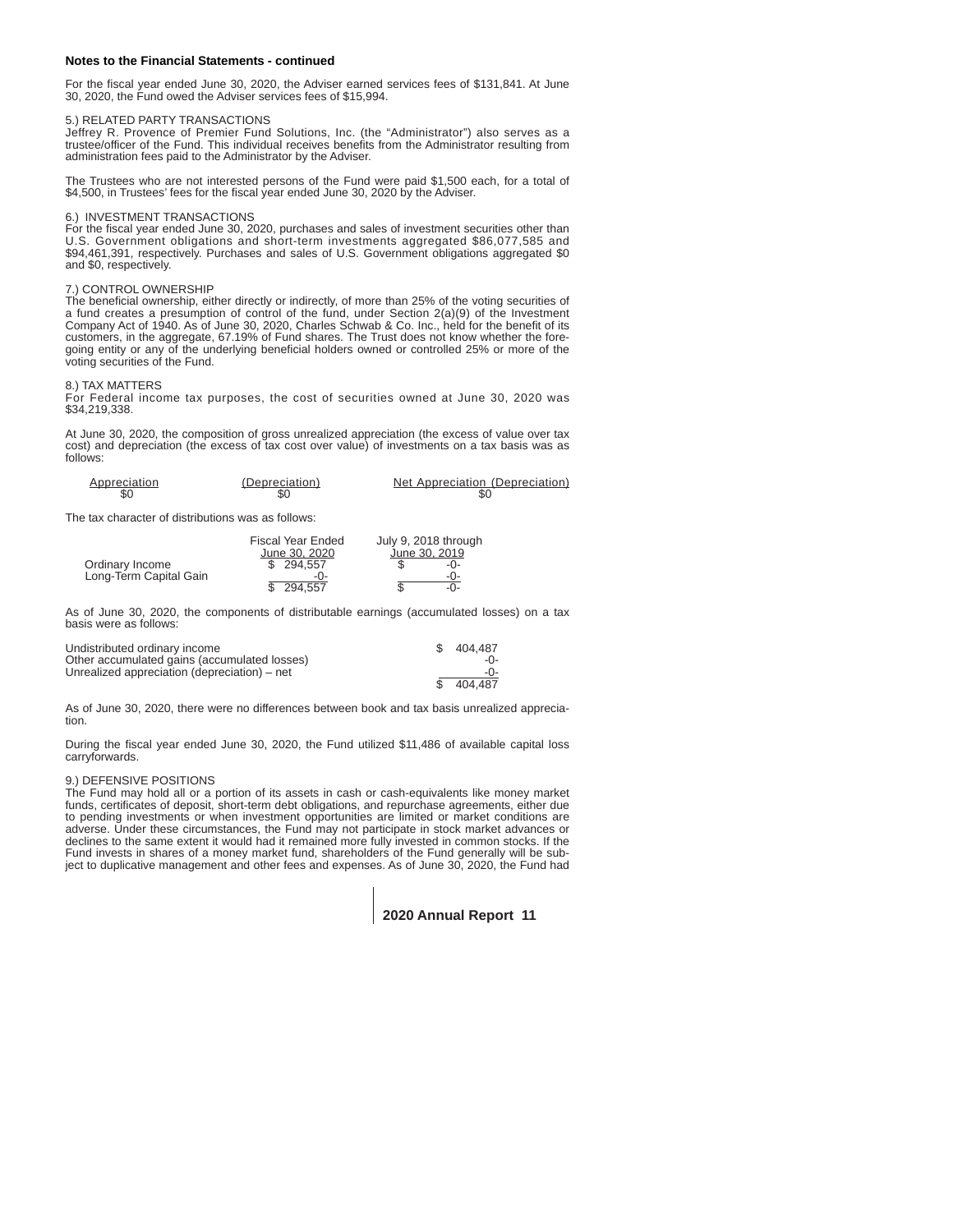100% of the value of its investments invested in the Fidelity Investments Money Market Government Portfolio – Class I. Additional information for this money market fund, including its financial statements, is available from the Securities and Exchange Commission's website at www.sec.gov.

#### 10.) COVID-19 RISKS

Unexpected local, regional or global events, such as war; acts of terrorism; financial, political or social disruptions; natural, environmental or man-made disasters; the spread of infectious illnesses or other public health issues; and recessions and depressions could have a significant impact on the Fund and its investments and may impair market liquidity. Such events can cause investor fear, which can adversely affect the economies of nations, regions and the market in general, in ways that cannot necessarily be foreseen. An outbreak of infectious respiratory illness known as COVID-19, which is caused by a novel coronavirus (SARS-CoV-2), was first detected in China in December 2019 and subsequently spread globally. This coronavirus has resulted in, among other things, travel restrictions, closed international borders, enhanced health screenings at ports of entry and elsewhere, disruption of and delays in healthcare service preparation and delivery, prolonged quarantines, significant disruptions to business operations, market closures, cancellations and restrictions, supply chain disruptions, lower consumer demand, and significant volatility and declines in global financial markets, as well as general concern and uncertainty. The impact of COVID-19 has adversely affected, and other infectious illness outbreaks that may arise in the future could adversely affect, the economies of many nations and the entire global economy, individual issuers and capital markets in ways that cannot necessarily be foreseen. Public health crises caused by the COVID-19 outbreak may exacerbate other pre-existing political, social and economic risks in certain countries or globally. The duration of the COVID-19 outbreak and its effects cannot be determined with certainty.

#### 11.) SUBSEQUENT EVENTS

Subsequent events after the date of the Statement of Assets and Liabilities have been evaluated through the date the financial statements were issued. Management has concluded that there is no impact requiring adjustment to or disclosure in the financial statements.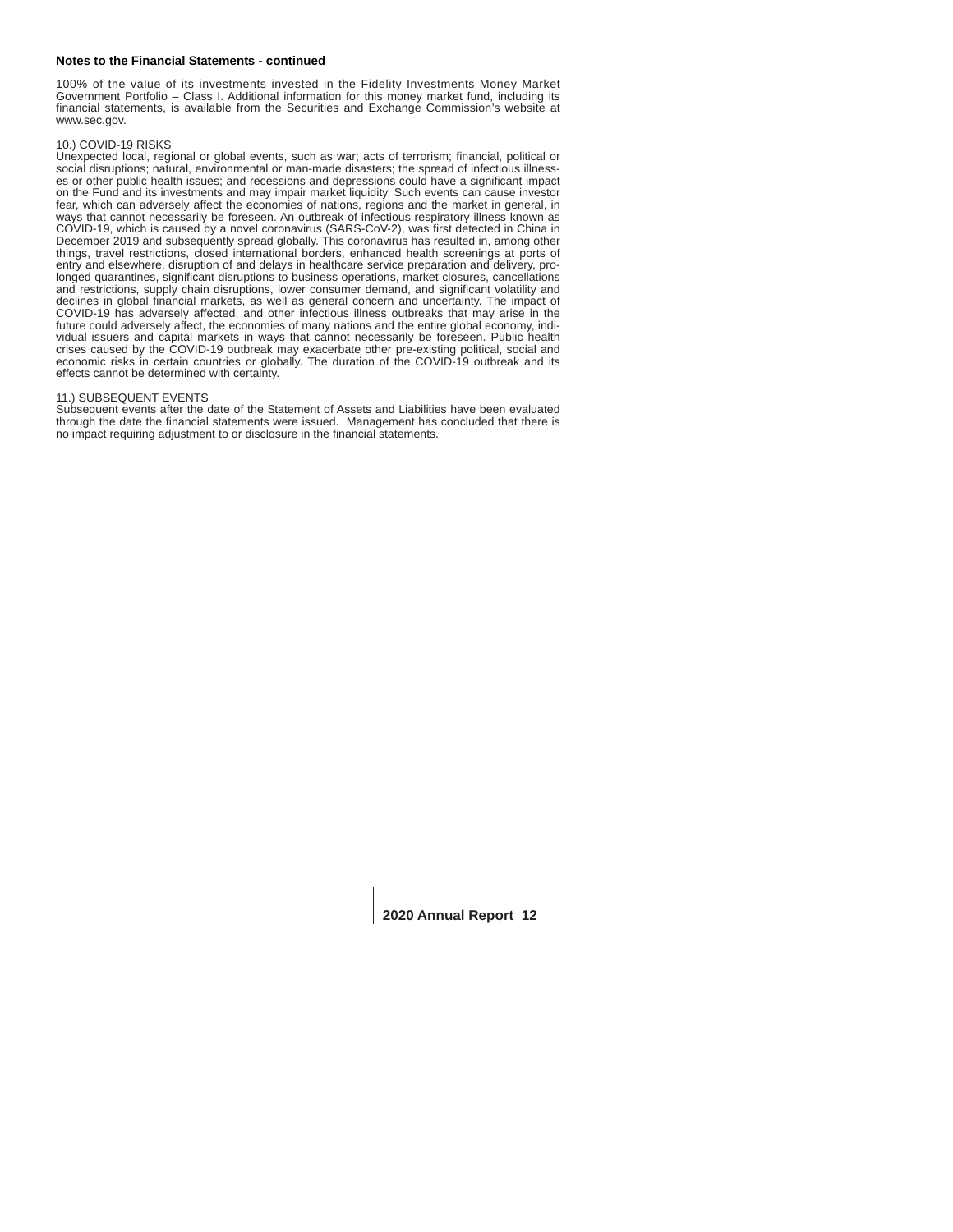# **REPORT OF INDEPENDENT REGISTERED PUBLIC ACCOUNTING FIRM**

To the Shareholders of Cargile Fund and Board of Trustees of PFS Funds

# Opinion on the Financial Statements

We have audited the accompanying statement of assets and liabilities, including the schedule of investments, of Cargile Fund (the "Fund"), a series of PFS Funds, as of June 30, 2020, the related statement of operations for the year then ended, the statements of changes in net assets, including the related notes, and the financial highlights for each of the two periods in the period then ended (collectively referred to as the "financial statements"). In our opinion, the financial statements present fairly, in all material respects, the financial position of the Fund as of June 30, 2020, the results of its operations for the year then ended, the changes in its net assets, and the financial highlights for each of the two periods in the period then ended, in conformity with accounting principles generally accepted in the United States of America.

# Basis for Opinion

These financial statements are the responsibility of the Fund's management.Our responsibility is to express an opinion on the Fund's financial statements based on our audits. We are a public accounting firm registered with the Public Company Accounting Oversight Board (United States) ("PCAOB") and are required to be independent with respect to the Fund in accordance with the U.S. federal securities laws and the applicable rules and regulations of the Securities and Exchange Commission and the PCAOB.

We conducted our audits in accordance with the standards of the PCAOB. Those standards require that we plan and perform the audit to obtain reasonable assurance about whether the financial statements are free of material misstatement whether due to error or fraud.

Our audits included performing procedures to assess the risks of material misstatement of the financial statements, whether due to error or fraud, and performing procedures that respond to those risks. Such procedures included examining, on a test basis, evidence regarding the amounts and disclosures in the financial statements. Our procedures included confirmation of securities owned as of June 30, 2020, by correspondence with the custodian. Our audits also included evaluating the accounting principles used and significant estimates made by management, as well as evaluating the overall presentation of the financial statements. We believe that our audits provide a reasonable basis for our opinion.

We have served as the Fund's auditor since 2019.

Cohen & Company, Ltd

COHEN & COMPANY, LTD. Cleveland, Ohio August 24, 2020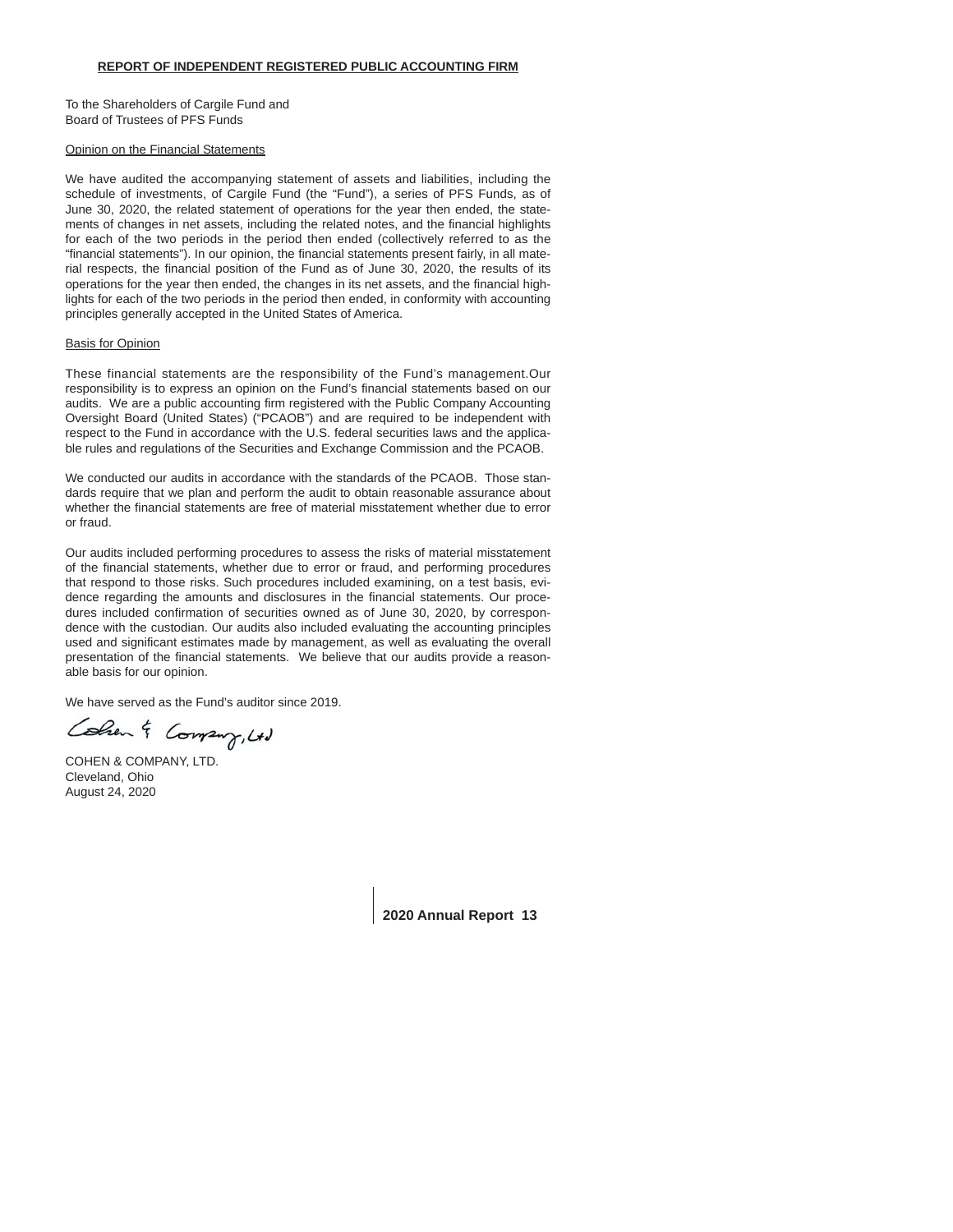# **ADDITIONAL INFORMATION June 30, 2020 (Unaudited)**

APPROVAL OF CONTINUATION OF MANAGEMENT AGREEMENT FOR THE CARGILE FUND On June 9, 2020, the Board of Trustees (the "Board" or the "Trustees") considered the renewal of the Management Agreement between Cargile Investment Management, Inc. ("Cargile") and the Trust with respect to the Cargile Fund. In approving the continuation of the Management Agreement, the Board of Trustees considered and evaluated the following factors: (i) the nature, extent and quality of the services provided by Cargile to the Cargile Fund; (ii) the investment performance of the Cargile Fund; (iii) the cost of the services to be provided and the profits to be realized by Cargile from the relationship with the Cargile Fund; (iv) the extent to which economies of scale will be realized as the Cargile Fund grows and whether the fee levels reflect these economies of scale to the benefit of shareholders; and (v) Cargile's practices regarding possible conflicts of interest.

In assessing these factors and reaching its decisions, the Board took into consideration information furnished for the Board's review and consideration throughout the year at its regular Board meetings, as well as information specifically prepared and/or presented in connection with the annual renewal process. The Board also considered the presentation made by a representative of Cargile at the Meeting. The Board requested and was provided with information and reports relevant to the annual renewal of the Management Agreement, as well as information relevant to their consideration of the Management Agreement including: (i) information regarding the services and support provided to the Cargile Fund and its shareholders by Cargile; (ii) assessments of the investment performance of the Cargile Fund by the portfolio manager from Cargile; (iii) commentary on the reasons for the performance; (iv) presentations addressing Cargile's investment philosophy, investment strategy, personnel and operations; (v) compliance and audit related information concerning the Cargile Fund and Cargile; (vi) disclosure information contained in the registration statement of the Trust and the Form ADV of Cargile; and (vii) a memorandum from legal counsel that summarized the fiduciary duties and responsibilities of the Board in reviewing and approving the Management Agreement, including the material factors set forth above and the types of information included in each factor that should be considered by the Board in order to make an informed decision. The Board also requested and received various informational materials including, without limitation: (i) documents containing information about Cargile, including financial information, a description of personnel and the services provided to the Cargile Fund, information on investment advice, performance, summaries of Cargile Fund expenses, compliance program, current legal matters, and other general information; (ii) comparative expense and performance information for other mutual funds with strategies similar to the Cargile Fund; (iii) the anticipated effect of size on the Cargile Fund's performance and expenses; and (iv) benefits to be realized by Cargile from its relationship with the Cargile Fund. The Board did not identify any particular information that was most relevant to its consideration to approve the Management Agreement and each Trustee may have afforded different weight to the various factors.

In deciding whether to approve the continuation of the Management Agreement, the Trustees considered numerous factors, including:

#### 1. The nature, extent, and quality of the services to be provided by Cargile.

In this regard, the Board considered the responsibilities of Cargile under the Management Agreement. The Board reviewed the services provided by Cargile to the Cargile Fund including, without limitation, the procedures for formulating investment recommendations and assuring compliance with the Cargile Fund's investment objectives and limitations; Cargile's coordination of services for the Cargile Fund among the service providers; and the efforts of Cargile to promote<br>the Cargile Fund and grow assets. The Board considered: Cargile's staffing, personnel, and<br>methods of operating; the educatio grams, policies, and procedures. After reviewing the foregoing and further information from Cargile, the Board concluded that the quality, extent, and nature of the services provided by Cargile was satisfactory and adequate for the Cargile Fund.

#### 2. The investment performance of the Cargile Fund and Cargile.

In considering the investment performance of the Cargile Fund and Cargile, the Trustees com-pared the performance of the Cargile Fund with the performance of funds with similar objectives managed by other investment advisers, as well as with aggregated peer group data. As to the performance of the Cargile Fund, the Trustees compared the Cargile Fund's performance to its Morningstar's category, the World Allocation category (the "Category") and to a group of funds of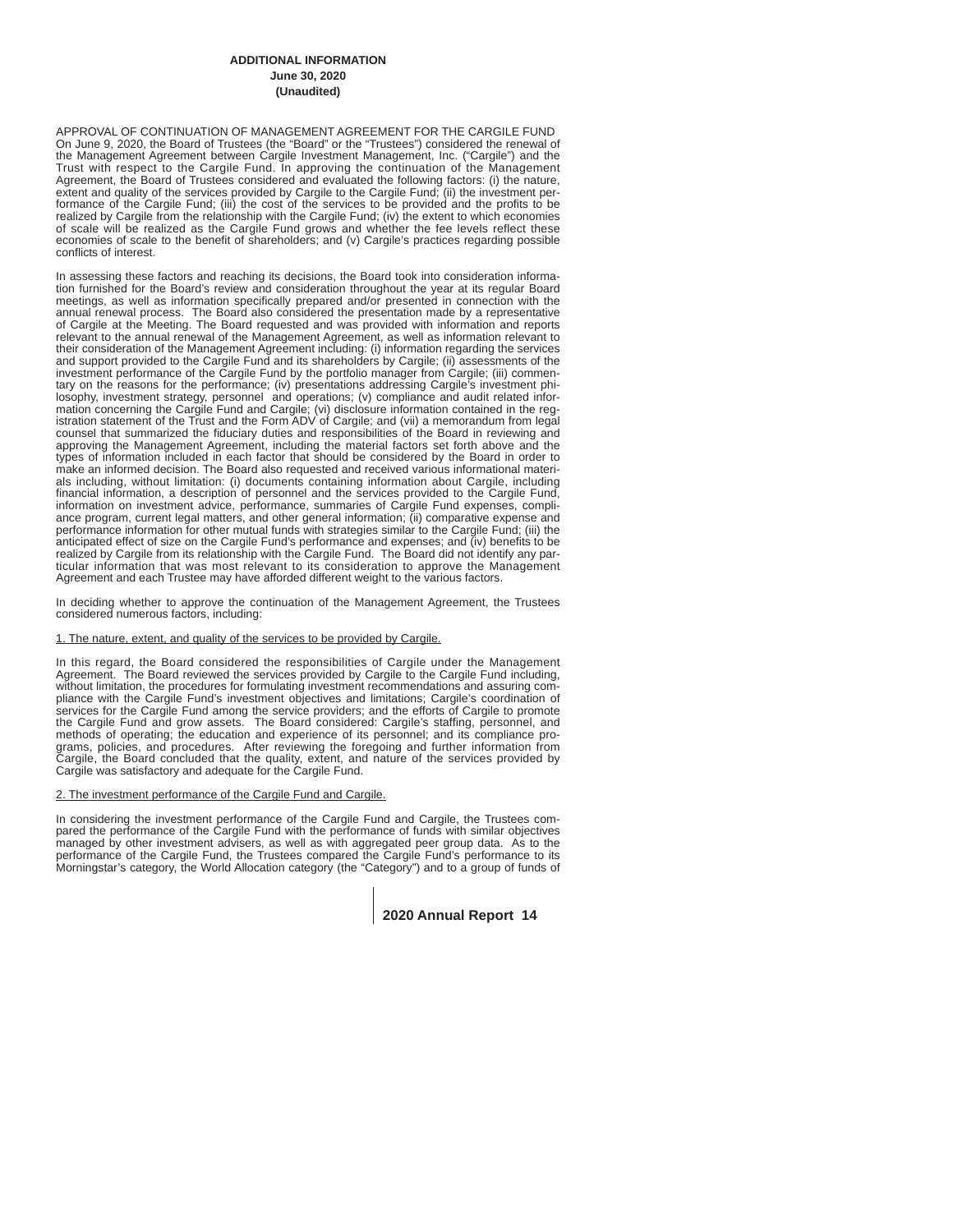# **Additional Information (Unaudited) - continued**

similar size, style and objective, derived from the Category (the "Peer Group"). The performance data from the Category and the Peer Group covered periods ended April 30, 2020. The Trustees noted that for the 1- year period ended April 30, 2020, the Cargile Fund outperformed the average fund in its Category and Peer Group. They compared the Cargile Fund's performance to its benchmark index, the S&P 500, for the 1-year period ended April 30, 2020, noting that the Fund outperformed the benchmark for that period. The Trustees reflected on the management style utilized for the Cargile Fund, noting that Cargile's rules based asset-allocation strategy performed well during the past year and, in particular, during the most recent downturn in the market. They discussed Cargile Fund's cash and cash equivalent balances and the impact this has on performance especially during periods of extreme market volatility. After reviewing and discussing the investment performance of the Cargile Fund further, Cargile's experience managing the Cargile Fund, and other relevant factors, the Board concluded, in light of all the facts and circumstances, that the investment performance of the Cargile Fund and Cargile was satisfactory.

#### 3. The costs of the services to be provided and the profits to be realized by Cargile from the relationship with the Cargile Fund.

In considering the costs of the services to be provided and profits to be realized by Cargile from the relationship with the Cargile Fund, the Trustees considered: (1) Cargile's financial condition and the level of commitment to the Cargile Fund and Cargile by the principal of Cargile; (2) the asset level of the Cargile Fund; (3) the overall expenses of the Cargile Fund; and (4) the nature and frequency of advisory fee payments. The Trustees reviewed information provided by Cargile regarding its profits associated with managing the Cargile Fund. The Trustees also considered potential benefits for Cargile in managing the Cargile Fund. The Trustees then compared the fees and expenses of the Cargile Fund (including the management fee) to other comparable mutual funds. The Trustees reviewed the fees under the Management Agreement and compared them to the average management fee of the Category and Peer Group, noting that the Cargile Fund's management fee was higher than the average management fee for the Category and Peer Group, respectively. The Board also compared the Cargile Fund's management fee to the management fees being paid by Cargile's non-mutual fund clients, noting that the Cargile Fund's fee was within the range of fees being paid by the non-mutual fund clients. They performed the same comparison as it relates to the Cargile Fund's expense ratio, noting that the Cargile Fund's expense ratio was higher than the average net expense ratio for the Category and Peer Group, respectively. The Trustees also considered that under the contractual arrangements with Cargile, it was required to pay most of the Cargile Fund's operating expenses out of its assets, and that after paying those expenses, Cargile's relationship with the Cargile Fund was modestly profitable. Based on the foregoing, the Board concluded that the fees to be paid to Cargile and the profits to be realized by Cargile, considering all the facts and circumstances, were fair and reasonable in relation to the nature and quality of the services provided by Cargile.

#### 4. The extent to which economies of scale would be realized as the Cargile Fund grows and whether advisory fee levels reflect these economies of scale for the benefit of the Fund's investors.

In this regard, the Board considered the Cargile Fund's fee arrangements with Cargile. The Board noted that the management fee would remain the same at all asset levels, but under the Services Agreement the Cargile Fund's overall expenses would drop as assets increase in the Cargile Fund. They discussed the breakpoints included in the Services Agreement and its impact on shareholders. It was further noted that under the Services Agreement Cargile is obligated to pay certain of the Cargile Fund's operating expenses which had the effect of limiting the overall fees paid by the Cargile Fund. Following further discussion of the Cargile Fund's projected asset levels, expectations for growth, and levels of fees, the Board determined that the Cargile Fund's fee arrangement with Cargile was fair and reasonable and reasonable in relation to the nature and quality of the services to be provided by Cargile.

#### 5. Possible conflicts of interest and benefits to Cargile.

In evaluating the possibility for conflicts of interest, the Board considered such matters as: the experience and ability of the advisory personnel assigned to the Cargile Fund; the basis of decisions to buy or sell securities for the Cargile Fund; the method for bunching of portfolio securities transactions; the substance and administration of Cargile's Code of Ethics and other relevant policies described in Cargile's Form ADV and compliance manual. Following further consideration and discussion, the Board indicated that Cargile's standards and practices relating to the identification and mitigation of potential conflicts of interest were satisfactory. The Trustees noted that Cargile does not use soft dollars.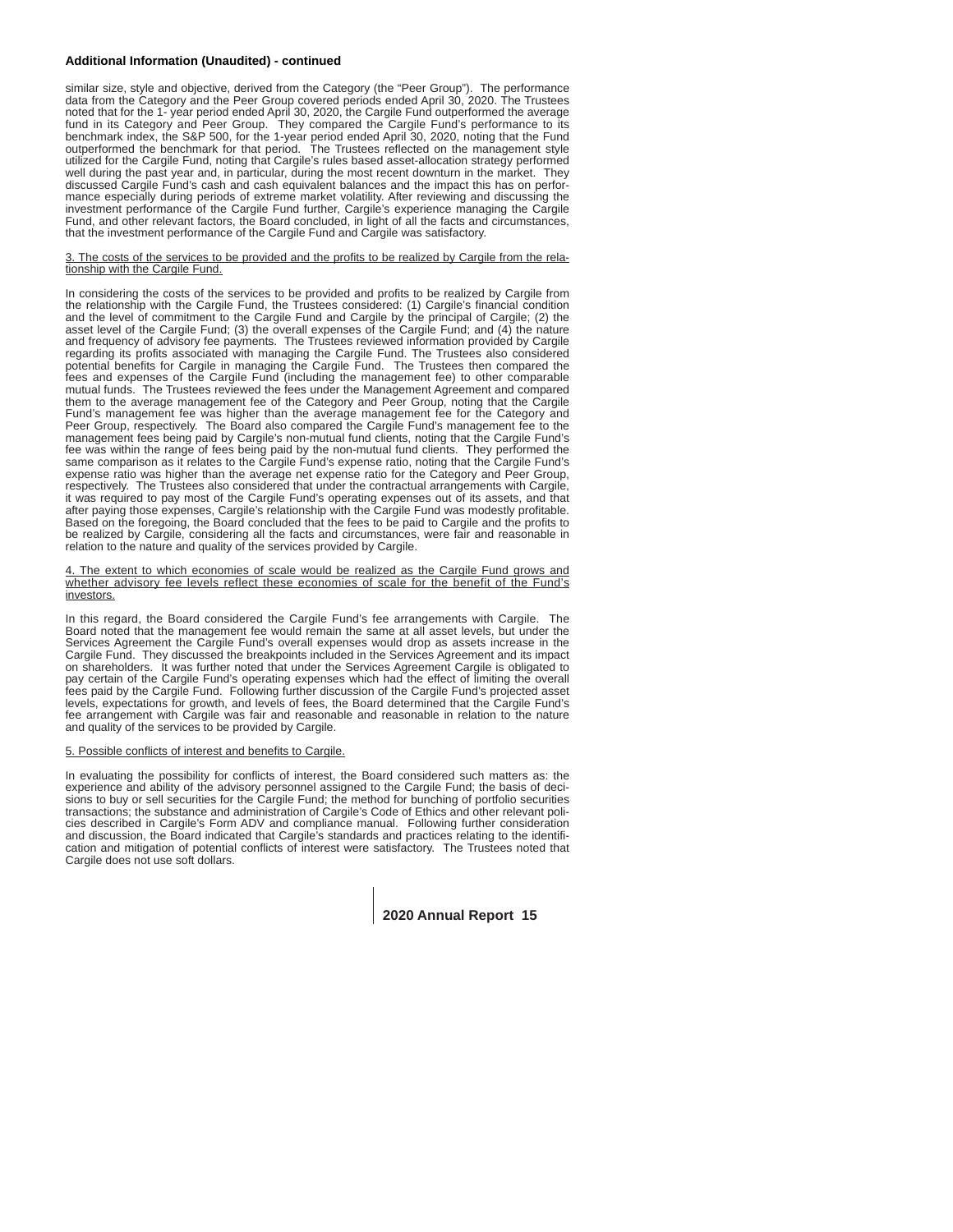# **Additional Information (Unaudited) - continued**

Next, the Independent Trustees met in executive session with Counsel to discuss the continuation of the Management Agreement.

Upon reconvening the meeting, the Trustees reported that after further review, discussion, and determination it was the consensus of the Trustees, including the Independent Trustees, that renewal of the Management Agreement would be in the best interests of the Fund and its shareholders.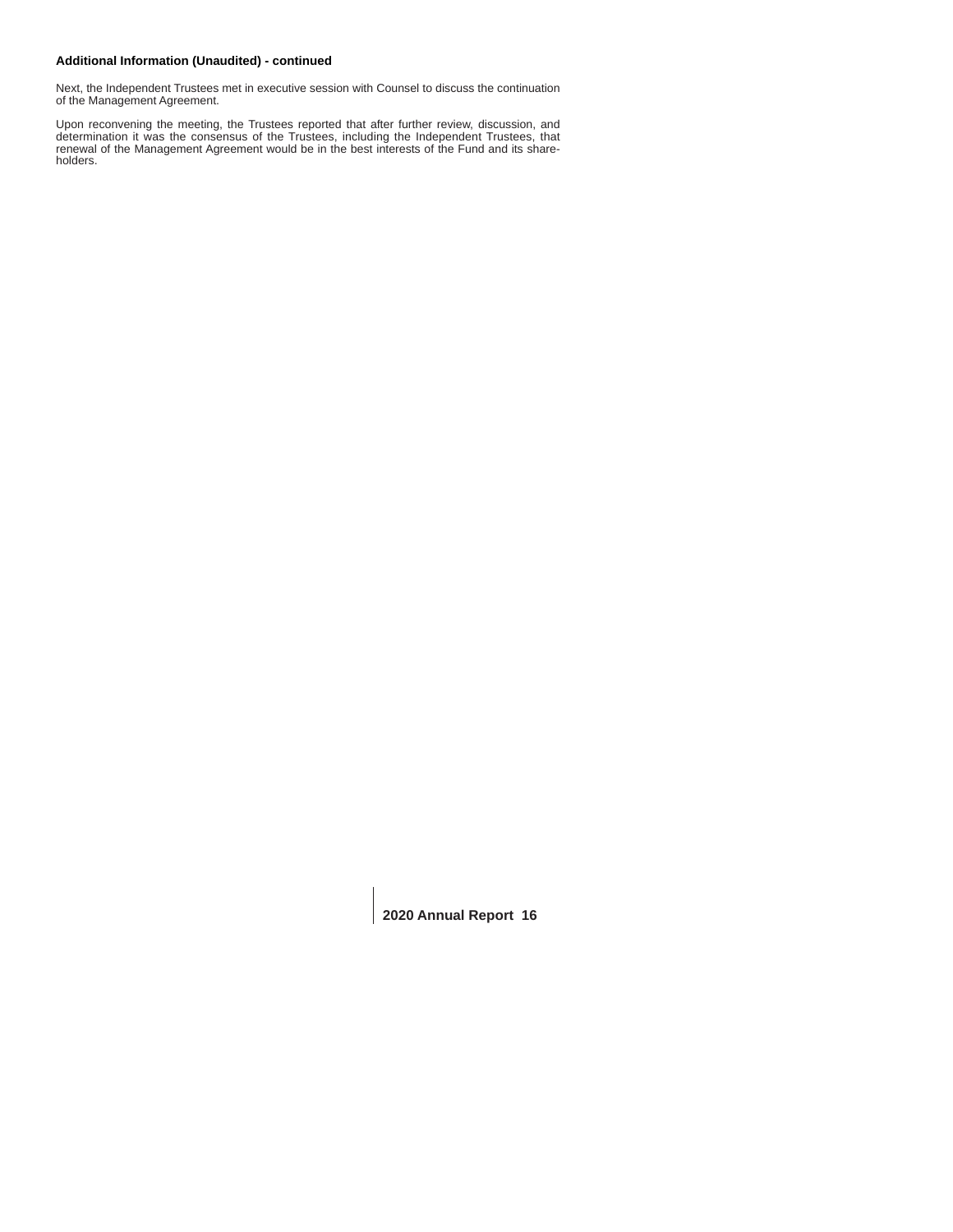# **Trustees and Officers (Unaudited)**

The Board of Trustees supervises the business activities of the Trust. The names of the Trustees and executive officers of the Trust are shown below. For more information regarding the Trustees, please refer to the Statement of Additional Information, which is available upon request by calling 1-888-204-1128. Each Trustee serves until the Trustee sooner dies, resigns, retires, or is removed.

The Trustees and Officers of the Trust and their principal business activities during the past five years are:

#### Interested Trustees and Officers

| Name.<br>Address <sup>(1)</sup> ,<br>and Year of Birth      | Position(s)<br><b>Held With</b><br>the Trust | <b>Term of Office</b><br>and Length of<br><b>Time Served</b> | Principal<br>Occupation(s)<br>During<br>Past 5 Years                                                                                                             | Number of<br>Portfolios In<br>Fund<br>Complex<br>Overseen By<br><b>Trustee</b> | Other<br><b>Directorships</b><br>Held By<br><b>Trustee</b> |
|-------------------------------------------------------------|----------------------------------------------|--------------------------------------------------------------|------------------------------------------------------------------------------------------------------------------------------------------------------------------|--------------------------------------------------------------------------------|------------------------------------------------------------|
| Ross C. Provence.<br>Year of Birth: 1938                    | President                                    | Indefinite Term:<br><b>Since 2000</b>                        | General Partner and Portfolio<br>Manager for Value Trend Capital<br>Management, LP (1995 to current).<br>Estate planning attorney (1963 to<br>current).          | N/A                                                                            | N/A                                                        |
| Jeffrey R. Provence <sup>(2)</sup> ,<br>Year of Birth: 1969 | Trustee.<br>Secretary<br>and<br>Treasurer    | Indefinite Term: I<br><b>Since 2000</b>                      | CEO. Premier Fund Solutions. Inc.<br>(2001 to current). General Partner<br>and Portfolio Manager for Value<br>Trend Capital Management, LP<br>(1995 to current). | 9                                                                              | Blue Chip<br>Investor Funds,<br>Meeder Funds               |
| Julian G. Winters.<br>Year of Birth: 1968                   | Chief<br>Compliance<br>Officer               | Indefinite Term:<br>Since 2010                               | Managing Member, Watermark<br>Solutions LLC (investment compli-<br>ance and consulting) (2007 to cur-<br>rent).                                                  | N/A                                                                            | N/A                                                        |

(1) The address of each trustee and officer is c/o PFS Funds, 1939 Friendship Drive, Suite C, El Cajon, California 92020. (2) Jeffrey R. Provence is considered an "interested person" as defined in Section 2(a)(19) of the Investment Company Act of 1940 by virtue of his position with the Trust.

#### Independent Trustees

| Name.<br>Address <sup>(1)</sup> .<br>and Year of Birth | <b>Position</b><br><b>Held With</b><br>the Trust | <b>Term of Office</b><br>and Length of<br><b>Time Served</b> | Principal<br>Occupation(s)<br><b>During</b><br>Past 5 Years                                                                                                                                             | Number of<br>Portfolios In<br>Fund<br>Complex<br>Overseen By<br><b>Trustee</b> | Other<br><b>Directorships</b><br>Held By<br><b>Trustee</b> |
|--------------------------------------------------------|--------------------------------------------------|--------------------------------------------------------------|---------------------------------------------------------------------------------------------------------------------------------------------------------------------------------------------------------|--------------------------------------------------------------------------------|------------------------------------------------------------|
| Thomas H. Addis III.<br>Year of Birth: 1945            | Independent<br>Trustee                           | Indefinite Term: I<br>Since 2000                             | Executive Director/CEO, Southern<br>California PGA (2006 to current).                                                                                                                                   | $\mathbf{Q}$                                                                   | None                                                       |
| Allen C. Brown.<br>Year of Birth: 1943                 | Independent<br>Trustee                           | Indefinite Term: I<br>Since 2010                             | Law Office of Allen C. Brown.<br>estate planning and business attor-<br>ney (1970 to current).                                                                                                          | 9                                                                              | Blue Chip<br><b>Investor Funds</b>                         |
| George Cossolias, CPA,<br>Year of Birth: 1935          | Independent<br>Trustee                           | Indefinite Term: I<br>Since 2000                             | Partner of CWDL, CPAs (February 1,<br>2014 to current). Owner of George<br>Cossolias & Company, CPAs (1972)<br>to January 31, 2014). President of<br>LubricationSpecialists, Inc. (1996 to<br>current). | 9                                                                              | Blue Chip<br>Investor Funds,<br>Neiman Funds               |

(1) The address of each trustee and officer is c/o PFS Funds, 1939 Friendship Drive, Suite C, El Cajon, California 92020.